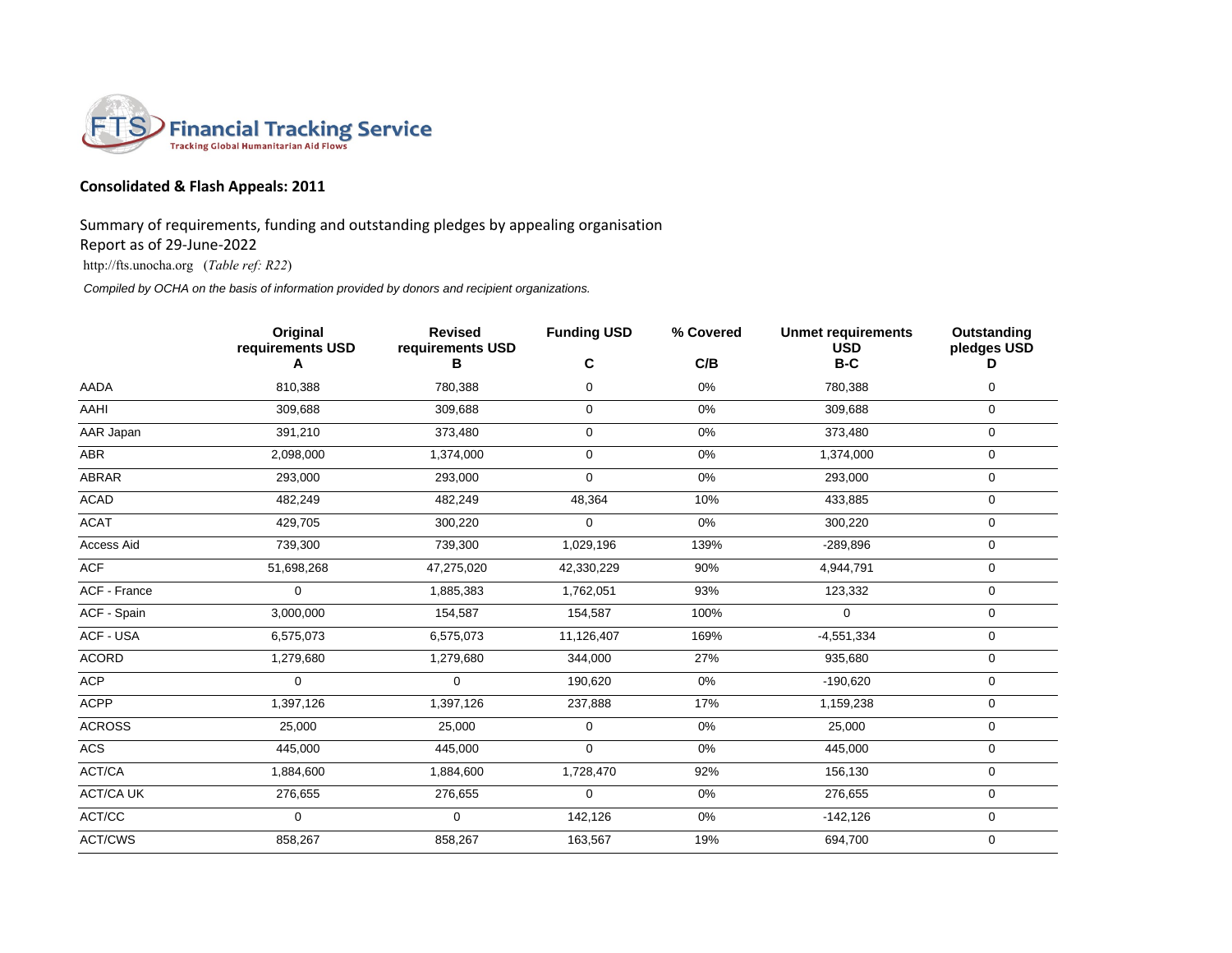| 674,100<br>1,043,229<br>$-369,129$<br>$\mathbf 0$<br>674,100<br>155%<br>$\pmb{0}$<br>231,142<br>231,142<br>1,579,313<br>683%<br>$-1,348,171$<br>1,920,000<br>720,000<br>388%<br>$\mathbf 0$<br>2,794,929<br>$-2,074,929$<br>93%<br>9,750,000<br>3,042,500<br>$\mathbf 0$<br>3,279,810<br>237,310<br>49%<br>19,645,453<br>22,483,327<br>11,014,545<br>11,468,782<br>0<br>150,000<br>$\pmb{0}$<br>$0\%$<br>$\pmb{0}$<br>150,000<br>150,000<br>285,000<br>285,000<br>200,000<br>70%<br>85,000<br>0<br>19%<br>6,689,128<br>5,970,378<br>1,110,405<br>4,859,973<br>0<br>$0\%$<br>$\mathbf 0$<br>$\mathbf 0$<br>4,115,710<br>2,102,418<br>2,102,418<br>$\mathbf 0$<br>$0\%$<br>$\mathsf 0$<br>80,800<br>161,600<br>80,800<br>30,025,165<br>24,080,707<br>22,725,442<br>94%<br>$\mathbf 0$<br>1,355,265<br>1,217,200<br>2,321,461<br>$\mathbf 0$<br>0%<br>2,321,461<br>$\pmb{0}$<br>1,452,943<br>1,661,980<br>479,881<br>29%<br>1,182,099<br>$\pmb{0}$<br>$\mathbf 0$<br>$\Omega$<br>$\mathsf{O}\xspace$<br>1,197,026<br>0%<br>$-1,197,026$<br>1,731,820<br>1,731,820<br>9%<br>$\mathbf 0$<br>150,000<br>1,581,820<br>$\mathbf 0$<br>956,125<br>0%<br>$\pmb{0}$<br>956,125<br>956,125<br>1,795,000<br>971,500<br>196,824<br>20%<br>774,676<br>0<br>723,025<br>18%<br>$\pmb{0}$<br>164,900<br>128,400<br>594,625<br>88%<br>$\pmb{0}$<br>4,798,543<br>5,232,959<br>4,613,040<br>619,919<br>$\mathbf 0$<br>$\mathbf 0$<br>$0\%$<br>722,850<br>$\mathbf 0$<br>$-722,850$<br>439,790<br>210%<br>$\pmb{0}$<br>439,790<br>921,475<br>$-481,685$<br>660,630<br>660,630<br>$\mathbf 0$<br>0%<br>$\mathbf 0$<br>660,630<br>$\mathbf 0$<br>$0\%$<br>$-653,436$<br>0<br>653,436<br>$\pmb{0}$<br>5,837,000<br>17%<br>8,987,000<br>1,519,000<br>7,468,000<br>0<br>2,865,158<br>4,626,158<br>2,815,803<br>61%<br>$\mathbf 0$<br>1,810,355<br>2,825,412<br>$\pmb{0}$<br>0%<br>$\mathbf 0$<br>Africare<br>2,825,412<br>2,825,412<br>214,292<br>214,292<br>100,000<br>47%<br>$\pmb{0}$<br>114,292<br>627,222<br>819,295<br>1,096,672<br>469,450<br>43%<br>0<br>$\pmb{0}$<br>$0\%$<br>$\pmb{0}$<br>1,031,200<br>1,031,200<br>1,031,200<br>0<br>$\Omega$<br>0%<br>$\Omega$<br>$\pmb{0}$<br>3,540,818<br>$\Omega$<br>$\Omega$<br>290,775<br>0%<br>$-290,775$<br>$\mathbf 0$<br>$\pmb{0}$<br>0%<br>$\pmb{0}$<br>115,000<br>217,600<br>217,600 | ACT/DCA                       | 3,051,633 | 7,554,420 | 4,486,757 | 59% | 3,067,663 | $\pmb{0}$ |
|------------------------------------------------------------------------------------------------------------------------------------------------------------------------------------------------------------------------------------------------------------------------------------------------------------------------------------------------------------------------------------------------------------------------------------------------------------------------------------------------------------------------------------------------------------------------------------------------------------------------------------------------------------------------------------------------------------------------------------------------------------------------------------------------------------------------------------------------------------------------------------------------------------------------------------------------------------------------------------------------------------------------------------------------------------------------------------------------------------------------------------------------------------------------------------------------------------------------------------------------------------------------------------------------------------------------------------------------------------------------------------------------------------------------------------------------------------------------------------------------------------------------------------------------------------------------------------------------------------------------------------------------------------------------------------------------------------------------------------------------------------------------------------------------------------------------------------------------------------------------------------------------------------------------------------------------------------------------------------------------------------------------------------------------------------------------------------------------------------------------------------------------------------------------------------------------------------------------------------------------------------------------------------------------------------------|-------------------------------|-----------|-----------|-----------|-----|-----------|-----------|
|                                                                                                                                                                                                                                                                                                                                                                                                                                                                                                                                                                                                                                                                                                                                                                                                                                                                                                                                                                                                                                                                                                                                                                                                                                                                                                                                                                                                                                                                                                                                                                                                                                                                                                                                                                                                                                                                                                                                                                                                                                                                                                                                                                                                                                                                                                                  | ACT/Diakonia, Sweden          |           |           |           |     |           |           |
|                                                                                                                                                                                                                                                                                                                                                                                                                                                                                                                                                                                                                                                                                                                                                                                                                                                                                                                                                                                                                                                                                                                                                                                                                                                                                                                                                                                                                                                                                                                                                                                                                                                                                                                                                                                                                                                                                                                                                                                                                                                                                                                                                                                                                                                                                                                  | ACT/Diakonie<br>Emergency Aid |           |           |           |     |           |           |
|                                                                                                                                                                                                                                                                                                                                                                                                                                                                                                                                                                                                                                                                                                                                                                                                                                                                                                                                                                                                                                                                                                                                                                                                                                                                                                                                                                                                                                                                                                                                                                                                                                                                                                                                                                                                                                                                                                                                                                                                                                                                                                                                                                                                                                                                                                                  | ACT/FCA                       |           |           |           |     |           |           |
|                                                                                                                                                                                                                                                                                                                                                                                                                                                                                                                                                                                                                                                                                                                                                                                                                                                                                                                                                                                                                                                                                                                                                                                                                                                                                                                                                                                                                                                                                                                                                                                                                                                                                                                                                                                                                                                                                                                                                                                                                                                                                                                                                                                                                                                                                                                  | ACT/LWF                       |           |           |           |     |           |           |
|                                                                                                                                                                                                                                                                                                                                                                                                                                                                                                                                                                                                                                                                                                                                                                                                                                                                                                                                                                                                                                                                                                                                                                                                                                                                                                                                                                                                                                                                                                                                                                                                                                                                                                                                                                                                                                                                                                                                                                                                                                                                                                                                                                                                                                                                                                                  | ACT/NCA                       |           |           |           |     |           |           |
|                                                                                                                                                                                                                                                                                                                                                                                                                                                                                                                                                                                                                                                                                                                                                                                                                                                                                                                                                                                                                                                                                                                                                                                                                                                                                                                                                                                                                                                                                                                                                                                                                                                                                                                                                                                                                                                                                                                                                                                                                                                                                                                                                                                                                                                                                                                  | ACT/NCCK                      |           |           |           |     |           |           |
|                                                                                                                                                                                                                                                                                                                                                                                                                                                                                                                                                                                                                                                                                                                                                                                                                                                                                                                                                                                                                                                                                                                                                                                                                                                                                                                                                                                                                                                                                                                                                                                                                                                                                                                                                                                                                                                                                                                                                                                                                                                                                                                                                                                                                                                                                                                  | ACT/SCC                       |           |           |           |     |           |           |
|                                                                                                                                                                                                                                                                                                                                                                                                                                                                                                                                                                                                                                                                                                                                                                                                                                                                                                                                                                                                                                                                                                                                                                                                                                                                                                                                                                                                                                                                                                                                                                                                                                                                                                                                                                                                                                                                                                                                                                                                                                                                                                                                                                                                                                                                                                                  | ACT/UMCOR                     |           |           |           |     |           |           |
|                                                                                                                                                                                                                                                                                                                                                                                                                                                                                                                                                                                                                                                                                                                                                                                                                                                                                                                                                                                                                                                                                                                                                                                                                                                                                                                                                                                                                                                                                                                                                                                                                                                                                                                                                                                                                                                                                                                                                                                                                                                                                                                                                                                                                                                                                                                  | ACT-Afghanistan               |           |           |           |     |           |           |
|                                                                                                                                                                                                                                                                                                                                                                                                                                                                                                                                                                                                                                                                                                                                                                                                                                                                                                                                                                                                                                                                                                                                                                                                                                                                                                                                                                                                                                                                                                                                                                                                                                                                                                                                                                                                                                                                                                                                                                                                                                                                                                                                                                                                                                                                                                                  | <b>ACTD</b>                   |           |           |           |     |           |           |
|                                                                                                                                                                                                                                                                                                                                                                                                                                                                                                                                                                                                                                                                                                                                                                                                                                                                                                                                                                                                                                                                                                                                                                                                                                                                                                                                                                                                                                                                                                                                                                                                                                                                                                                                                                                                                                                                                                                                                                                                                                                                                                                                                                                                                                                                                                                  | <b>ACTED</b>                  |           |           |           |     |           |           |
|                                                                                                                                                                                                                                                                                                                                                                                                                                                                                                                                                                                                                                                                                                                                                                                                                                                                                                                                                                                                                                                                                                                                                                                                                                                                                                                                                                                                                                                                                                                                                                                                                                                                                                                                                                                                                                                                                                                                                                                                                                                                                                                                                                                                                                                                                                                  | ActionAid                     |           |           |           |     |           |           |
|                                                                                                                                                                                                                                                                                                                                                                                                                                                                                                                                                                                                                                                                                                                                                                                                                                                                                                                                                                                                                                                                                                                                                                                                                                                                                                                                                                                                                                                                                                                                                                                                                                                                                                                                                                                                                                                                                                                                                                                                                                                                                                                                                                                                                                                                                                                  | ADA                           |           |           |           |     |           |           |
|                                                                                                                                                                                                                                                                                                                                                                                                                                                                                                                                                                                                                                                                                                                                                                                                                                                                                                                                                                                                                                                                                                                                                                                                                                                                                                                                                                                                                                                                                                                                                                                                                                                                                                                                                                                                                                                                                                                                                                                                                                                                                                                                                                                                                                                                                                                  | <b>ADE</b>                    |           |           |           |     |           |           |
|                                                                                                                                                                                                                                                                                                                                                                                                                                                                                                                                                                                                                                                                                                                                                                                                                                                                                                                                                                                                                                                                                                                                                                                                                                                                                                                                                                                                                                                                                                                                                                                                                                                                                                                                                                                                                                                                                                                                                                                                                                                                                                                                                                                                                                                                                                                  | ADEM                          |           |           |           |     |           |           |
|                                                                                                                                                                                                                                                                                                                                                                                                                                                                                                                                                                                                                                                                                                                                                                                                                                                                                                                                                                                                                                                                                                                                                                                                                                                                                                                                                                                                                                                                                                                                                                                                                                                                                                                                                                                                                                                                                                                                                                                                                                                                                                                                                                                                                                                                                                                  | ADEO                          |           |           |           |     |           |           |
|                                                                                                                                                                                                                                                                                                                                                                                                                                                                                                                                                                                                                                                                                                                                                                                                                                                                                                                                                                                                                                                                                                                                                                                                                                                                                                                                                                                                                                                                                                                                                                                                                                                                                                                                                                                                                                                                                                                                                                                                                                                                                                                                                                                                                                                                                                                  | ADEO [Afghanistan]            |           |           |           |     |           |           |
|                                                                                                                                                                                                                                                                                                                                                                                                                                                                                                                                                                                                                                                                                                                                                                                                                                                                                                                                                                                                                                                                                                                                                                                                                                                                                                                                                                                                                                                                                                                                                                                                                                                                                                                                                                                                                                                                                                                                                                                                                                                                                                                                                                                                                                                                                                                  | <b>ADO</b>                    |           |           |           |     |           |           |
|                                                                                                                                                                                                                                                                                                                                                                                                                                                                                                                                                                                                                                                                                                                                                                                                                                                                                                                                                                                                                                                                                                                                                                                                                                                                                                                                                                                                                                                                                                                                                                                                                                                                                                                                                                                                                                                                                                                                                                                                                                                                                                                                                                                                                                                                                                                  | <b>ADRA</b>                   |           |           |           |     |           |           |
|                                                                                                                                                                                                                                                                                                                                                                                                                                                                                                                                                                                                                                                                                                                                                                                                                                                                                                                                                                                                                                                                                                                                                                                                                                                                                                                                                                                                                                                                                                                                                                                                                                                                                                                                                                                                                                                                                                                                                                                                                                                                                                                                                                                                                                                                                                                  | <b>ADSSE</b>                  |           |           |           |     |           |           |
|                                                                                                                                                                                                                                                                                                                                                                                                                                                                                                                                                                                                                                                                                                                                                                                                                                                                                                                                                                                                                                                                                                                                                                                                                                                                                                                                                                                                                                                                                                                                                                                                                                                                                                                                                                                                                                                                                                                                                                                                                                                                                                                                                                                                                                                                                                                  | AEA                           |           |           |           |     |           |           |
|                                                                                                                                                                                                                                                                                                                                                                                                                                                                                                                                                                                                                                                                                                                                                                                                                                                                                                                                                                                                                                                                                                                                                                                                                                                                                                                                                                                                                                                                                                                                                                                                                                                                                                                                                                                                                                                                                                                                                                                                                                                                                                                                                                                                                                                                                                                  | AEI                           |           |           |           |     |           |           |
|                                                                                                                                                                                                                                                                                                                                                                                                                                                                                                                                                                                                                                                                                                                                                                                                                                                                                                                                                                                                                                                                                                                                                                                                                                                                                                                                                                                                                                                                                                                                                                                                                                                                                                                                                                                                                                                                                                                                                                                                                                                                                                                                                                                                                                                                                                                  | <b>AFEDEM</b>                 |           |           |           |     |           |           |
|                                                                                                                                                                                                                                                                                                                                                                                                                                                                                                                                                                                                                                                                                                                                                                                                                                                                                                                                                                                                                                                                                                                                                                                                                                                                                                                                                                                                                                                                                                                                                                                                                                                                                                                                                                                                                                                                                                                                                                                                                                                                                                                                                                                                                                                                                                                  | Afghanaid                     |           |           |           |     |           |           |
|                                                                                                                                                                                                                                                                                                                                                                                                                                                                                                                                                                                                                                                                                                                                                                                                                                                                                                                                                                                                                                                                                                                                                                                                                                                                                                                                                                                                                                                                                                                                                                                                                                                                                                                                                                                                                                                                                                                                                                                                                                                                                                                                                                                                                                                                                                                  | <b>AFREC</b>                  |           |           |           |     |           |           |
|                                                                                                                                                                                                                                                                                                                                                                                                                                                                                                                                                                                                                                                                                                                                                                                                                                                                                                                                                                                                                                                                                                                                                                                                                                                                                                                                                                                                                                                                                                                                                                                                                                                                                                                                                                                                                                                                                                                                                                                                                                                                                                                                                                                                                                                                                                                  |                               |           |           |           |     |           |           |
|                                                                                                                                                                                                                                                                                                                                                                                                                                                                                                                                                                                                                                                                                                                                                                                                                                                                                                                                                                                                                                                                                                                                                                                                                                                                                                                                                                                                                                                                                                                                                                                                                                                                                                                                                                                                                                                                                                                                                                                                                                                                                                                                                                                                                                                                                                                  | <b>AGROCARE</b>               |           |           |           |     |           |           |
|                                                                                                                                                                                                                                                                                                                                                                                                                                                                                                                                                                                                                                                                                                                                                                                                                                                                                                                                                                                                                                                                                                                                                                                                                                                                                                                                                                                                                                                                                                                                                                                                                                                                                                                                                                                                                                                                                                                                                                                                                                                                                                                                                                                                                                                                                                                  | AGROSPHERE                    |           |           |           |     |           |           |
|                                                                                                                                                                                                                                                                                                                                                                                                                                                                                                                                                                                                                                                                                                                                                                                                                                                                                                                                                                                                                                                                                                                                                                                                                                                                                                                                                                                                                                                                                                                                                                                                                                                                                                                                                                                                                                                                                                                                                                                                                                                                                                                                                                                                                                                                                                                  | AHA                           |           |           |           |     |           |           |
|                                                                                                                                                                                                                                                                                                                                                                                                                                                                                                                                                                                                                                                                                                                                                                                                                                                                                                                                                                                                                                                                                                                                                                                                                                                                                                                                                                                                                                                                                                                                                                                                                                                                                                                                                                                                                                                                                                                                                                                                                                                                                                                                                                                                                                                                                                                  | AHV                           |           |           |           |     |           |           |
|                                                                                                                                                                                                                                                                                                                                                                                                                                                                                                                                                                                                                                                                                                                                                                                                                                                                                                                                                                                                                                                                                                                                                                                                                                                                                                                                                                                                                                                                                                                                                                                                                                                                                                                                                                                                                                                                                                                                                                                                                                                                                                                                                                                                                                                                                                                  | <b>AIBEF</b>                  |           |           |           |     |           |           |
|                                                                                                                                                                                                                                                                                                                                                                                                                                                                                                                                                                                                                                                                                                                                                                                                                                                                                                                                                                                                                                                                                                                                                                                                                                                                                                                                                                                                                                                                                                                                                                                                                                                                                                                                                                                                                                                                                                                                                                                                                                                                                                                                                                                                                                                                                                                  | Al Rahma                      |           |           |           |     |           |           |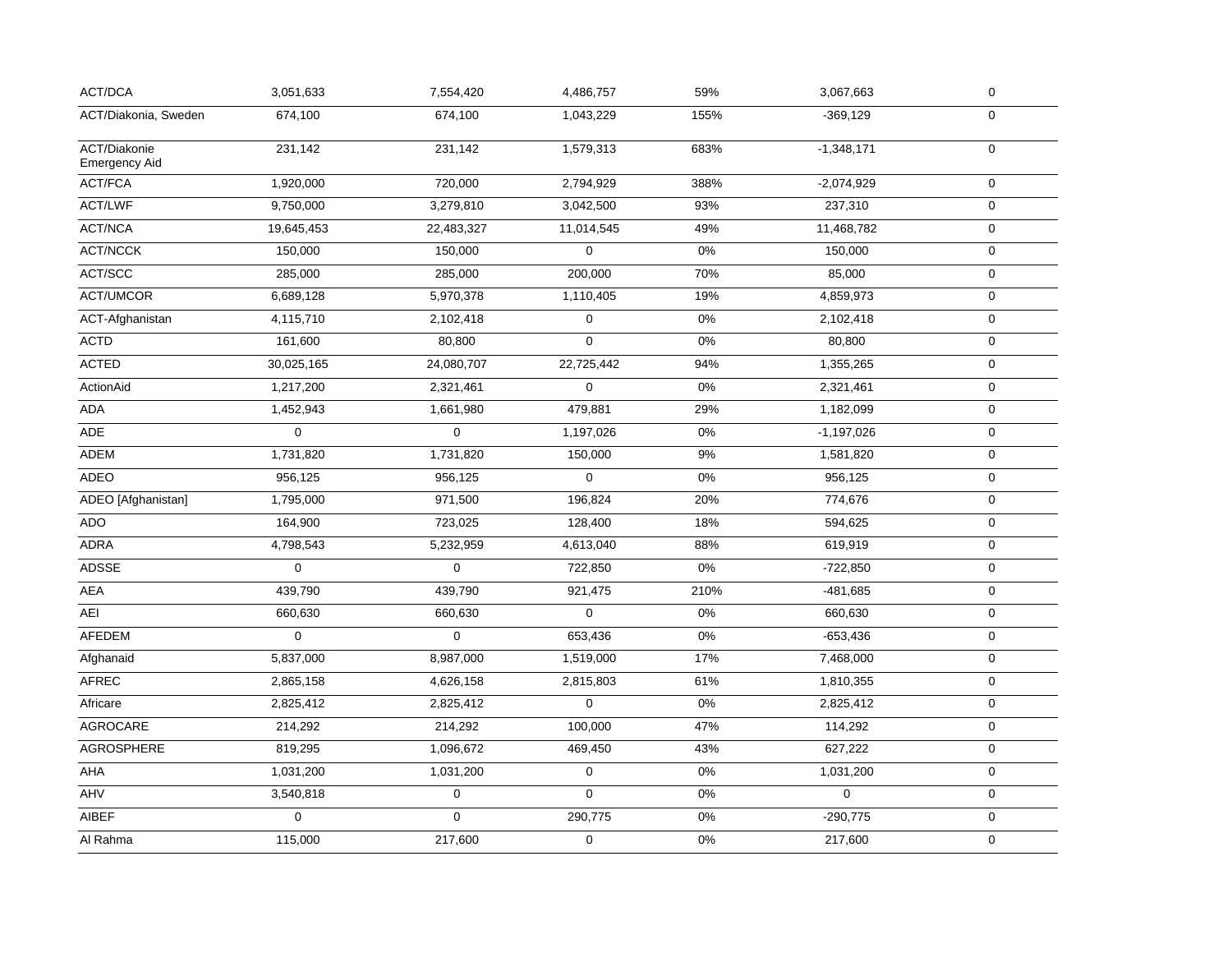| Al Zahraa                           | 156,027          | 156,027     | $\pmb{0}$        | $0\%$ | 156,027      | $\pmb{0}$    |
|-------------------------------------|------------------|-------------|------------------|-------|--------------|--------------|
| <b>ALIMA</b>                        | $\boldsymbol{0}$ | 412,276     | $\mathbf 0$      | $0\%$ | 412,276      | $\mathbf 0$  |
| Almassar                            | 400,000          | 400,000     | 200,000          | 50%   | 200,000      | $\mathsf{O}$ |
| Alpha Ujuvi                         | $\mathbf 0$      | $\mathbf 0$ | 725,415          | 0%    | $-725,415$   | $\mathsf{O}$ |
| AMA                                 | 344,000          | 344,000     | $\boldsymbol{0}$ | 0%    | 344,000      | $\mathbf 0$  |
| AMECON 2000                         | 1,057,580        | 1,139,980   | $\boldsymbol{0}$ | $0\%$ | 1,139,980    | $\mathsf{O}$ |
| American Institutes for<br>Research | 255,065          | 0           | $\mathbf 0$      | 0%    | 0            | $\mathbf 0$  |
| AMI                                 | 1,501,343        | 1,371,343   | 1,843,525        | 134%  | $-472,182$   | $\mathsf{O}$ |
| AMRAN                               | $\mathbf 0$      | 368,500     | $\boldsymbol{0}$ | 0%    | 368,500      | $\mathbf 0$  |
| <b>AMURT</b> International          | 1,252,591        | 1,640,147   | 530,000          | 32%   | 1,110,147    | $\mathbf 0$  |
| AMVO                                | 510,000          | 765,000     | 460,963          | 60%   | 304,037      | 0            |
| AN                                  | 516,500          | $\mathbf 0$ | $\mathbf 0$      | $0\%$ | $\mathbf{0}$ | $\mathsf{O}$ |
| <b>AODR</b>                         | 85,000           | 77,000      | $\Omega$         | 0%    | 77,000       | $\mathsf{O}$ |
| <b>APD</b>                          | 378,970          | 615,213     | 515,121          | 84%   | 100,092      | $\mathbf 0$  |
| <b>APSD</b>                         | 300,000          | 300,000     | $\mathbf 0$      | 0%    | 300,000      | $\mathbf 0$  |
| <b>AQUADEV</b>                      | 601,366          | $\mathsf 0$ | $\mathbf 0$      | $0\%$ | $\mathbf{0}$ | $\mathbf 0$  |
| ARC                                 | 15,130,646       | 7,287,408   | 4,290,409        | 59%   | 2,996,999    | 0            |
| <b>ARDO</b>                         | 309,500          | 748,700     | 268,000          | 36%   | 480,700      | $\mathbf 0$  |
| AREA                                | 1,856,450        | 742,400     | $\pmb{0}$        | $0\%$ | 742,400      | $\mathbf 0$  |
| <b>ARI</b>                          | 3,387,188        | $\mathbf 0$ | $\mathbf 0$      | $0\%$ | $\Omega$     | $\mathbf 0$  |
| ARIJ                                | 2,452,844        | 2,425,570   | $\mathbf 0$      | $0\%$ | 2,425,570    | $\mathbf{0}$ |
| ASA                                 | 2,174,866        | 2,247,916   | $\Omega$         | $0\%$ | 2,247,916    | $\mathbf 0$  |
| ASB                                 | 2,270,343        | 1,990,948   | 518,348          | 26%   | 1,472,600    | $\mathsf{O}$ |
| <b>ASDPD</b>                        | 180,000          | 180,000     | $\mathbf 0$      | $0\%$ | 180,000      | $\mathbf 0$  |
| <b>ASEP</b>                         | 333,620          | 661,320     | 437,688          | 66%   | 223,632      | $\mathsf{O}$ |
| <b>ASMP</b>                         | 880,000          | 880,000     | 0                | 0%    | 880,000      | $\pmb{0}$    |
| AVREO                               | $\mathbf 0$      | $\mathbf 0$ | 207,564          | $0\%$ | $-207,564$   | $\mathsf{O}$ |
| AVRO                                | 306,202          | 276,952     | $\boldsymbol{0}$ | 0%    | 276,952      | $\mathsf{O}$ |
| <b>AVSI</b>                         | 6,791,400        | 4,696,100   | 3,673,827        | 78%   | 1,022,273    | $\mathbf 0$  |
| <b>AWODA</b>                        | 635,000          | 475,000     | 276,000          | 58%   | 199,000      | 0            |
| Azza                                | 75,000           | 75,000      | $\mathbf 0$      | $0\%$ | 75,000       | $\mathbf 0$  |
| <b>BEFEN</b>                        | $\mathbf 0$      | 1,162,049   | $\pmb{0}$        | $0\%$ | 1,162,049    | 0            |
| <b>BINUCA</b>                       | 270,000          | 270,000     | $\pmb{0}$        | $0\%$ | 270,000      | $\mathbf 0$  |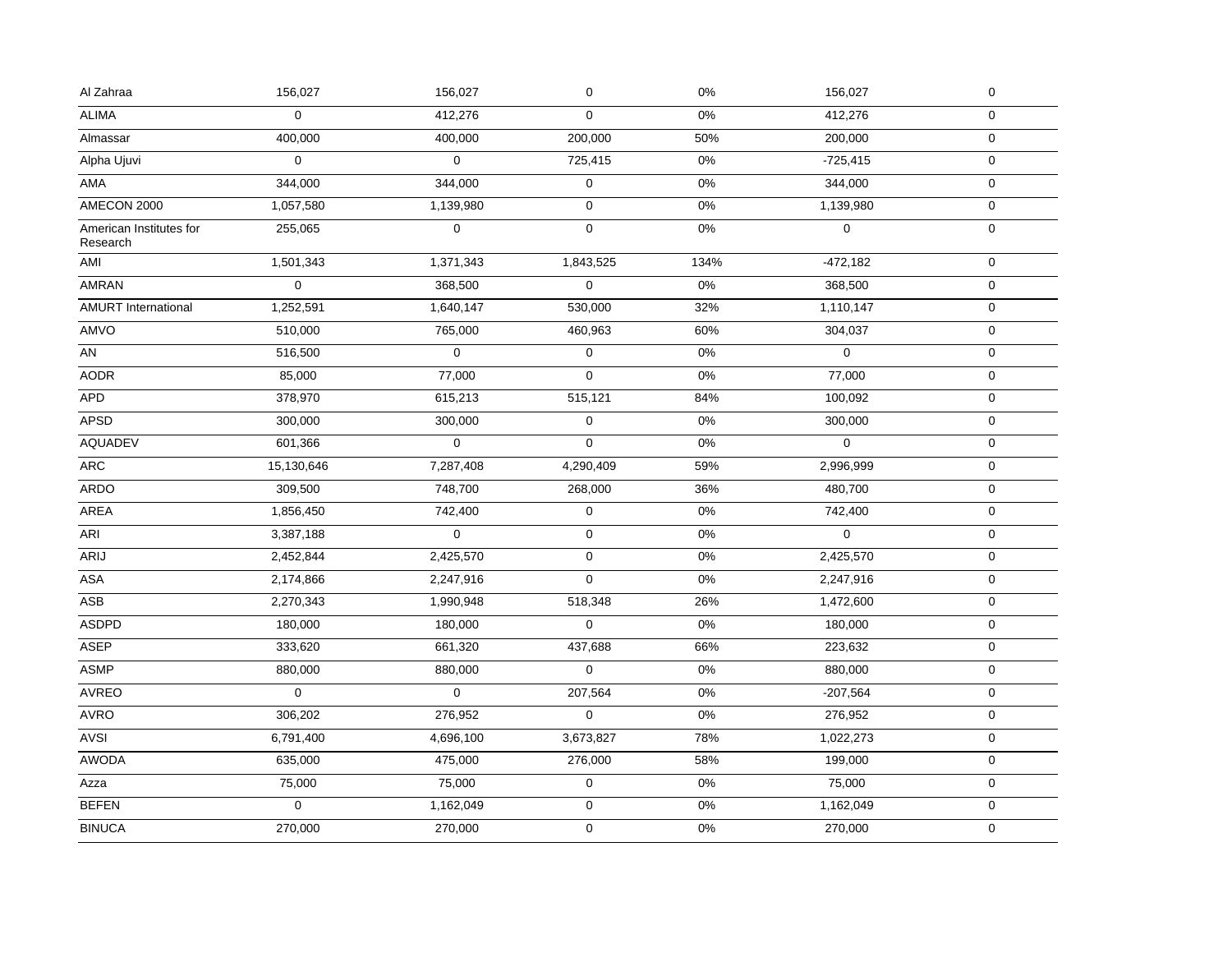| <b>Birzeit University (BZU)</b> | 875,000             | 875,000     | $\boldsymbol{0}$    | $0\%$ | 875,000      | $\mathbf 0$ |  |
|---------------------------------|---------------------|-------------|---------------------|-------|--------------|-------------|--|
| <b>BRAC</b>                     | 1,561,279           | 1,461,279   | 248,026             | 17%   | 1,213,253    | $\mathbf 0$ |  |
| <b>BRDO</b>                     | 696,217             | 696,217     | $\pmb{0}$           | 0%    | 696,217      | $\mathbf 0$ |  |
| <b>BUSF</b>                     | 101,850             | 71,381      | $\pmb{0}$           | $0\%$ | 71,381       | $\mathbf 0$ |  |
| CADEV-Niger                     | 139,590             | 139,590     | $\mathbf 0$         | 0%    | 139,590      | $\mathbf 0$ |  |
| $\overline{CAF}$                | 307,973             | 153,987     | 0                   | 0%    | 153,987      | $\mathbf 0$ |  |
| CAFDARO                         | 213,271             | 492,340     | 212,161             | 43%   | 280,179      | $\mathbf 0$ |  |
| CAFOD                           | 933,146             | 933,146     | 1,008,266           | 108%  | $-75,120$    | $\mathbf 0$ |  |
| <b>CAFVAS</b>                   | $\mathbf 0$         | 499,980     | $\pmb{0}$           | 0%    | 499,980      | $\mathbf 0$ |  |
| CAM                             | 4,100,151           | 5,974,413   | 480,000             | 8%    | 5,494,413    | $\pmb{0}$   |  |
| CARE                            | 18,241,129          | 22,004,976  | 13,823,721          | 63%   | 8,181,255    | $\mathbf 0$ |  |
| <b>CARE El Salvador</b>         | 125,000             | 125,000     | $\overline{0}$      | 0%    | 125,000      | $\mathbf 0$ |  |
| <b>CARE Norway</b>              | $\mathbf 0$         | $\mathbf 0$ | 521,105             | $0\%$ | $-521,105$   | $\pmb{0}$   |  |
| <b>CARE</b> Somalia             | 672,277             | 672,277     | 785,523             | 117%  | $-113,246$   | $\mathbf 0$ |  |
| Care Sudan                      | 3,310,956           | 3,310,956   | 682,006             | 21%   | 2,628,950    | $\pmb{0}$   |  |
| <b>CARE USA</b>                 | 12,069,212          | 2,907,981   | 985,481             | 34%   | 1,922,500    | $\pmb{0}$   |  |
| <b>CARITAS</b>                  | 1,020,000           | 2,559,039   | 3,454,175           | 135%  | $-895,136$   | $\mathbf 0$ |  |
| Caritas Austria                 | 106,461             | 76,000      | $\mathsf 0$         | $0\%$ | 76,000       | $\mathbf 0$ |  |
| <b>CARITAS BUTEMBO</b>          | $\mathbf 0$         | $\mathbf 0$ | 424,902             | $0\%$ | $-424,902$   | $\mathsf 0$ |  |
| Caritas Dev. DRC                | $\mathbf 0$         | $\mathbf 0$ | 4,335,840           | 0%    | $-4,335,840$ | $\mathbf 0$ |  |
| Caritas Germany (DCV)           | 983,182             | 492,000     | 2,154,113           | 438%  | $-1,662,113$ | $\mathbf 0$ |  |
| <b>CARITAS KINDU</b>            | $\mathbf{0}$        | $\mathbf 0$ | 740,951             | 0%    | $-740,951$   | $\mathbf 0$ |  |
| <b>Caritas Switzerland</b>      | 1,900,000           | 1,300,000   | $\pmb{0}$           | 0%    | 1,300,000    | $\mathbf 0$ |  |
| <b>CCA</b>                      | 145,000             | 91,398      | $\pmb{0}$           | 0%    | 91,398       | $\pmb{0}$   |  |
| CCDA                            | 208,650             | 208,650     | $\mathsf 0$         | 0%    | 208,650      | $\mathbf 0$ |  |
| <b>CCM</b>                      | 805,308             | 805,308     | 637,009             | 79%   | 168,299      | 0           |  |
| CCOC                            | $\mathsf{O}\xspace$ | 269,000     | 400,000             | 149%  | $-131,000$   | $\pmb{0}$   |  |
| <b>CDACLP</b>                   | 124,000             | 124,000     | $\mathbf{0}$        | 0%    | 124,000      | $\mathbf 0$ |  |
| CDF                             | 337,140             | 625,636     | 200,000             | 32%   | 425,636      | $\mathbf 0$ |  |
| CDoT                            | 2,221,855           | 2,221,855   | 733,665             | 33%   | 1,488,190    | $\pmb{0}$   |  |
| <b>CECOSIDA</b>                 | 255,000             | $\mathbf 0$ | $\mathsf{O}\xspace$ | 0%    | $\mathbf{0}$ | $\mathbf 0$ |  |
| CED                             | 901,425             | 901,425     | $\mathbf 0$         | $0\%$ | 901,425      | 0           |  |
| CEDI                            | $\mathsf{O}\xspace$ | $\mathbf 0$ | 162,973             | $0\%$ | $-162,973$   | $\mathbf 0$ |  |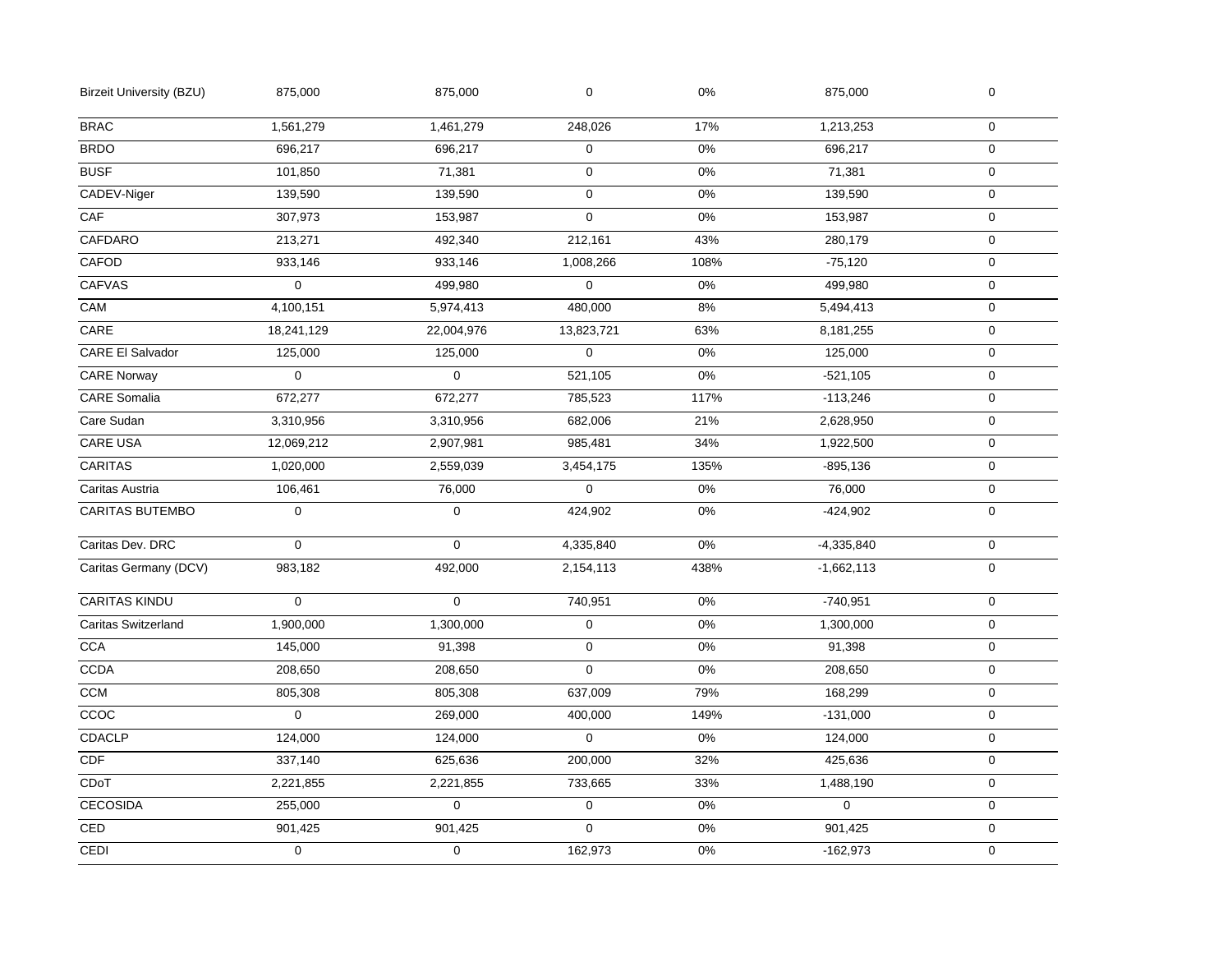| CEFA                                 | 400,000             | 400,000     | 312,000               | 78%   | 88,000        | $\pmb{0}$           |
|--------------------------------------|---------------------|-------------|-----------------------|-------|---------------|---------------------|
| Central African Republic<br>RC       | 701,105             | 701,105     | $\mathbf 0$           | 0%    | 701,105       | $\mathbf 0$         |
| <b>CERELPA</b>                       | $\mathbf 0$         | 200,000     | 200,000               | 100%  | $\mathbf 0$   | $\mathbf 0$         |
| <b>CESVI</b>                         | 5,900,550           | 6,165,500   | 1,191,662             | 19%   | 4,973,838     | $\mathbf 0$         |
| <b>CHA</b>                           | 96,214              | 96,214      | $\overline{\text{o}}$ | 0%    | 96,214        | $\mathbf 0$         |
| CHF                                  | $\mathbf{0}$        | $\mathbf 0$ | 29,351,623            | 0%    | $-29,351,623$ | $\mathbf 0$         |
| <b>CHF</b> International             | 255,600             | 255,600     | 0                     | 0%    | 255,600       | $\pmb{0}$           |
| ChildFund                            | $\pmb{0}$           | 749,925     | $\pmb{0}$             | 0%    | 749,925       | $\mathsf{O}\xspace$ |
| <b>CHRIG</b>                         | $\mathsf{O}\xspace$ | 622,800     | $\mathsf 0$           | 0%    | 622,800       | $\mathbf 0$         |
| <b>CIS</b>                           | 11,419,527          | 12,019,527  | 1,515,657             | 13%   | 10,503,870    | $\mathbf 0$         |
| <b>CISP</b>                          | 5,335,100           | 6,859,856   | 3,536,353             | 52%   | 3,323,503     | $\pmb{0}$           |
| <b>CISS</b>                          | 982,000             | 982,000     | $\mathbf 0$           | 0%    | 982,000       | $\mathbf 0$         |
| <b>CMA</b>                           | 1,300,000           | 1,300,000   | 900,000               | 69%   | 400,000       | $\pmb{0}$           |
| <b>CMMB</b>                          | $\mathbf 0$         | 239,183     | 0                     | 0%    | 239,183       | $\pmb{0}$           |
| <b>COHEB</b>                         | 755,688             | 763,052     | 0                     | 0%    | 763,052       | $\mathbf 0$         |
| <b>COOPI</b>                         | 22,833,237          | 23,590,150  | 20,253,794            | 86%   | 3,336,356     | $\mathbf 0$         |
| COSV                                 | 4,378,053           | 6,138,342   | 3,380,933             | 55%   | 2,757,409     | $\mathsf{O}\xspace$ |
| Cote d'Ivoire RC                     | $\mathbf 0$         | 712,196     | $\pmb{0}$             | 0%    | 712,196       | $\mathsf{O}\xspace$ |
| CPD                                  | 684,500             | 754,700     | $\Omega$              | 0%    | 754,700       | $\mathbf 0$         |
| CRADA                                | 2,100,000           | 2,100,000   | 700,000               | 33%   | 1,400,000     | 0                   |
| <b>CRAIDI</b>                        | $\mathbf 0$         | $\mathbf 0$ | 349,470               | 0%    | $-349,470$    | $\pmb{0}$           |
| CRIC                                 | 1,460,000           | 1,460,000   | $\mathsf 0$           | $0\%$ | 1,460,000     | $\mathsf{O}\xspace$ |
| CRS                                  | 18,755,453          | 19,402,785  | 10,663,528            | 55%   | 8,739,257     | $\mathbf 0$         |
| <b>CSSW</b>                          | 531,500             | 668,880     | 240,950               | 36%   | 427,930       | $\mathsf{O}\xspace$ |
| $\overline{\text{c}$ su              | 0                   | 0           | 25,000                | 0%    | $-25,000$     | $\mathbf 0$         |
| <b>CTCCM</b>                         | 222,400             | 222,400     | $\Omega$              | 0%    | 222,400       | $\mathsf{O}\xspace$ |
| ${\sf\small CW}$                     | 25,591,340          | 17,518,320  | 12,938,815            | 74%   | 4,579,505     | $\pmb{0}$           |
| CWSK                                 | 2,387,825           | 2,387,825   | 0                     | 0%    | 2,387,825     | $\mathbf 0$         |
| <b>DAC Aviation</b><br>International | $\mathbf 0$         | $\mathbf 0$ | 14,084,507            | 0%    | $-14,084,507$ | $\mathbf 0$         |
| <b>DAPP</b>                          | $\mathbf 0$         | $\mathbf 0$ | 148,583               | 0%    | $-148,583$    | $\pmb{0}$           |
| DATA e.V                             | 610,000             | 610,000     | $\mathsf 0$           | 0%    | 610,000       | $\mathbf 0$         |
| $\overline{DDG}$                     | 4,246,000           | 4,046,000   | 247,843               | 6%    | 3,798,157     | $\mathbf 0$         |
| Deep Springs<br>International        | 1,319,000           | $\mathbf 0$ | 0                     | $0\%$ | $\mathbf 0$   | $\mathbf 0$         |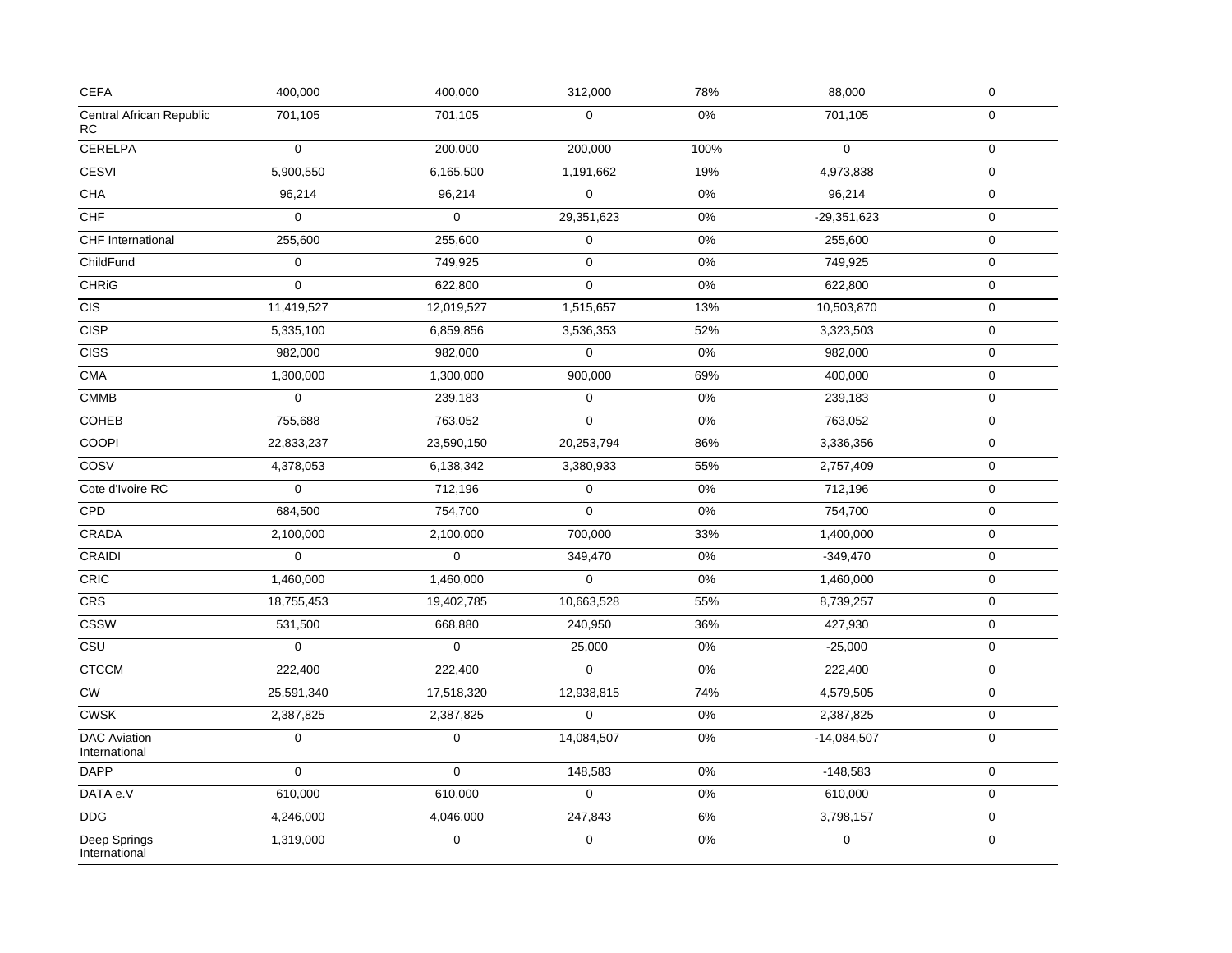| DF                                     | 59,000      | 88,000              | $\mathbf 0$         | $0\%$ | 88,000        | $\pmb{0}$           |
|----------------------------------------|-------------|---------------------|---------------------|-------|---------------|---------------------|
| <b>DHSA</b>                            | 2,250,000   | 671,814             | $\mathbf 0$         | 0%    | 671,814       | $\mathbf 0$         |
| <b>DIA</b>                             | $\mathbf 0$ | 51,906              | $\mathbf 0$         | 0%    | 51,906        | $\mathbf 0$         |
| <b>DIAL</b>                            | 1,605,369   | 4,047,822           | 1,496,256           | 37%   | 2,551,566     | $\mathbf 0$         |
| DP Foundation                          | $\mathbf 0$ | $\mathbf 0$         | 98,800              | 0%    | $-98,800$     | $\mathbf 0$         |
| DR Congo RC                            | $\mathbf 0$ | $\mathbf 0$         | 158,850             | 0%    | $-158,850$    | $\mathbf 0$         |
| <b>DRA</b>                             | 890,000     | 890,000             | $\mathbf 0$         | 0%    | 890,000       | 0                   |
| $\ensuremath{\mathsf{DRC}}$            | 26,852,731  | 48,555,996          | 24,613,138          | 51%   | 23,942,858    | $\pmb{0}$           |
| DSO                                    | 224,000     | 224,000             | 0                   | 0%    | 224,000       | $\mathbf 0$         |
| <b>DWHH</b>                            | 6,225,340   | 5,058,500           | 5,550,084           | 110%  | $-491,584$    | $\pmb{0}$           |
| <b>ECHELLE</b>                         | 62,639      | 62,639              | 47,833              | 76%   | 14,806        | $\mathbf 0$         |
| <b>ECS Rumbek</b>                      | 28,370      | 28,370              | $\mathbf 0$         | 0%    | 28,370        | 0                   |
| EGO                                    | $\mathbf 0$ | 530,000             | $\mathsf{O}\xspace$ | 0%    | 530,000       | $\mathbf 0$         |
| <b>EMERGENCY</b>                       | 2,058,652   | 2,058,652           | 377,000             | 18%   | 1,681,652     | $\mathbf 0$         |
| Entrepreneurs du<br>Monde              | 695,000     | $\mathbf 0$         | $\mathbf 0$         | 0%    | $\mathbf 0$   | $\mathbf 0$         |
| EPC Sudan                              | 175,000     | 175,000             | $\mathbf 0$         | 0%    | 175,000       | $\mathbf 0$         |
| <b>EPER Lausanne</b>                   | 1,250,000   | $\mathbf 0$         | $\mathbf 0$         | 0%    | $\Omega$      | 0                   |
| ERF (OCHA)                             | $\mathbf 0$ | $\mathbf 0$         | 26,363,543          | $0\%$ | $-26,363,543$ | $\mathbf 0$         |
| ESCO                                   | 872,868     | 872,868             | $\mathbf 0$         | 0%    | 872,868       | $\mathbf 0$         |
| <b>FAO</b>                             | 269,276,874 | 317,348,437         | 207, 357, 495       | 65%   | 109,990,942   | $\mathbf 0$         |
| ${\sf FAR}$                            | 1,230,970   | 1,440,430           | 200,000             | 14%   | 1,240,430     | $\mathbf 0$         |
| <b>FAU</b>                             | 1,324,350   | $\mathbf{0}$        | 0                   | 0%    | $\mathbf 0$   | 0                   |
| <b>FENPS</b>                           | 510,000     | 725,000             | $\mathbf{0}$        | 0%    | 725,000       | $\mathsf 0$         |
| <b>FERO</b>                            | 677,845     | 879,845             | 206,957             | 24%   | 672,888       | $\mathbf 0$         |
| <b>FESFORDH</b>                        | 701,301     | $\mathbf 0$         | $\pmb{0}$           | 0%    | $\mathbf 0$   | 0                   |
| FF                                     | 562,077     | 572,677             | $\mathsf{O}\xspace$ | 0%    | 572,677       | $\mathsf{O}\xspace$ |
| FH.                                    | 9,559,336   | 1,331,200           | 300,000             | 23%   | 1,031,200     | $\mathbf 0$         |
| FHED-INC                               | 5,213,600   | 1,515,000           | $\mathbf 0$         | 0%    | 1,515,000     | 0                   |
| FHI                                    | $\mathbf 0$ | 512,292             | $\pmb{0}$           | 0%    | 512,292       | 0                   |
| <b>FIDEH</b>                           | 720,000     | 610,000             | $\mathbf 0$         | $0\%$ | 610,000       | $\mathbf 0$         |
| Floresta                               | 2,004,989   | 961,500             | $\mathbf 0$         | $0\%$ | 961,500       | $\mathbf 0$         |
| <b>Fondation Caritas</b><br>Luxembourg | 600,000     | $\mathsf{O}\xspace$ | $\mathbf 0$         | $0\%$ | $\mathbf 0$   | $\mathbf 0$         |
| <b>FPDO</b>                            | 617,832     | 617,832             | 319,272             | 52%   | 298,560       | 0                   |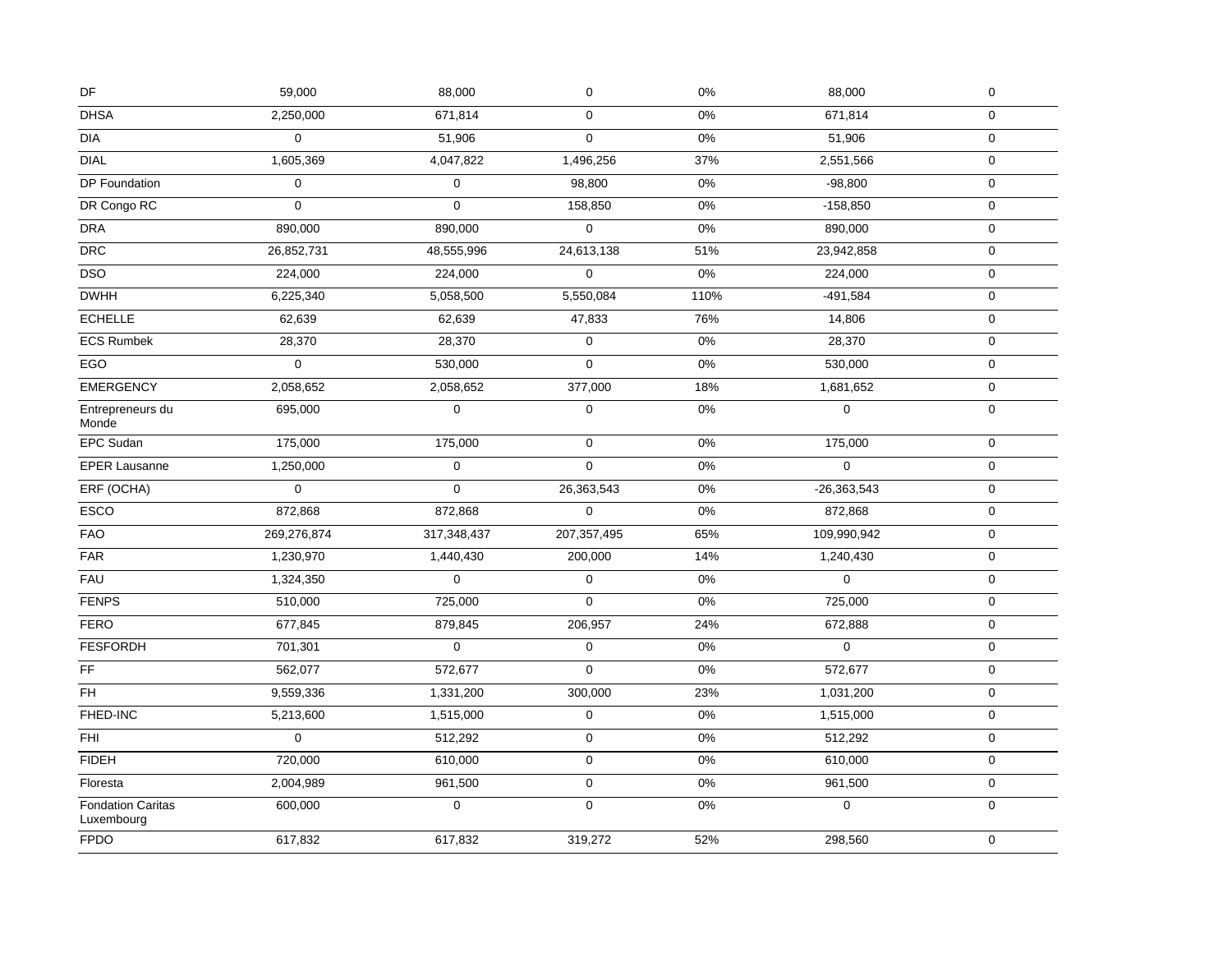| France RC           | 2,930,384   | 2,164,609   | 1,296,296   | 60%   | 868,313     | $\pmb{0}$        |
|---------------------|-------------|-------------|-------------|-------|-------------|------------------|
| <b>FSD</b>          | 0           | 1,385,714   | 1,385,714   | 100%  | $\mathbf 0$ | $\mathbf 0$      |
| <b>FSEO</b>         | 115,750     | 115,750     | $\mathbf 0$ | $0\%$ | 115,750     | $\mathbf 0$      |
| <b>FTC</b>          | 2,689,863   | 280,734     | 0           | 0%    | 280,734     | $\mathbf 0$      |
| Fundación Seraphim  | 171,142     | 171,142     | 0           | 0%    | 171,142     | $\mathbf 0$      |
| GADET - Pentagon    | 390,000     | 390,000     | 0           | $0\%$ | 390,000     | $\mathbf 0$      |
| <b>GCMHP</b>        | 320,000     | 320,000     | $\pmb{0}$   | $0\%$ | 320,000     | $\pmb{0}$        |
| GCO                 | 434,700     | 434,700     | $\mathsf 0$ | 0%    | 434,700     | $\mathbf 0$      |
| GEELO               | 0           | 366,511     | 366,511     | 100%  | $\mathbf 0$ | $\mathbf 0$      |
| GFO                 | 863,150     | 1,116,660   | 200,000     | 18%   | 916,660     | $\mathbf 0$      |
| <b>GHNI</b>         | 1,652,785   | 1,652,785   | $\Omega$    | $0\%$ | 1,652,785   | $\mathbf 0$      |
| GIZ                 | 3,470,809   | 1,865,497   | 1,424,501   | 76%   | 440,996     | $\mathbf 0$      |
| <b>GLC</b>          | $\mathbf 0$ | $\mathbf 0$ | 238,937     | $0\%$ | $-238,937$  | $\pmb{0}$        |
| GOAL                | 7,617,374   | 8,008,403   | 7,694,589   | 96%   | 313,814     | $\mathbf 0$      |
| GPP                 | 647,709     | 647,709     | 0           | $0\%$ | 647,709     | $\pmb{0}$        |
| <b>GREDO</b>        | $\Omega$    | 297,340     | 320,550     | 108%  | $-23,210$   | $\mathbf 0$      |
| <b>GRHO</b>         | 2,351,755   | 2,351,755   | $\pmb{0}$   | 0%    | 2,351,755   | $\boldsymbol{0}$ |
| GRT                 | 300,000     | 225,000     | $\pmb{0}$   | $0\%$ | 225,000     | $\pmb{0}$        |
| <b>GRUEEDH</b>      | 104,390     | 97,658      | $\mathbf 0$ | $0\%$ | 97,658      | $\pmb{0}$        |
| <b>GSA</b>          | 588,000     | 588,000     | $\mathbf 0$ | 0%    | 588,000     | $\mathbf 0$      |
| Guinea RC           | 695,090     | 695,090     | $\mathbf 0$ | $0\%$ | 695,090     | $\mathbf 0$      |
| <b>GVC</b>          | 10,301,557  | 9,101,557   | 1,770,782   | 19%   | 7,330,775   | $\mathbf 0$      |
| Habeb Hospital      | 61,000      | 61,000      | $\pmb{0}$   | 0%    | 61,000      | $\pmb{0}$        |
| HAC-SEA             | $\pmb{0}$   | $\mathbf 0$ | $\mathbf 0$ | $0\%$ | $\mathbf 0$ | $\pmb{0}$        |
| <b>HAD</b>          | 0           | 498,551     | $\mathbf 0$ | 0%    | 498,551     | $\boldsymbol{0}$ |
| HAI                 | 3,455,214   | 2,455,214   | 248,000     | 10%   | 2,207,214   | $\mathbf 0$      |
| Haiti Participative | 2,323,407   | 241,320     | 0           | $0\%$ | 241,320     | $\boldsymbol{0}$ |
| Hakima              | 225,000     | 225,000     | 0           | 0%    | 225,000     | $\pmb{0}$        |
| HaMoked             | 707,415     | 707,415     | $\mathbf 0$ | 0%    | 707,415     | $\mathbf 0$      |
| <b>HAPA</b>         | 2,100,000   | 1,050,000   | $\mathbf 0$ | $0\%$ | 1,050,000   | $\mathbf 0$      |
| <b>HAPO</b>         | 249,516     | 249,516     | $\mathsf 0$ | $0\%$ | 249,516     | $\mathbf 0$      |
| <b>HARD</b>         | 343,500     | 628,340     | 393,172     | 63%   | 235,168     | $\mathbf 0$      |
| <b>HARDO</b>        | 613,000     | 1,346,318   | 850,000     | 63%   | 496,318     | $\mathbf 0$      |
| <b>HAWCA</b>        | 0           | 89,634      | 0           | 0%    | 89,634      | $\mathbf 0$      |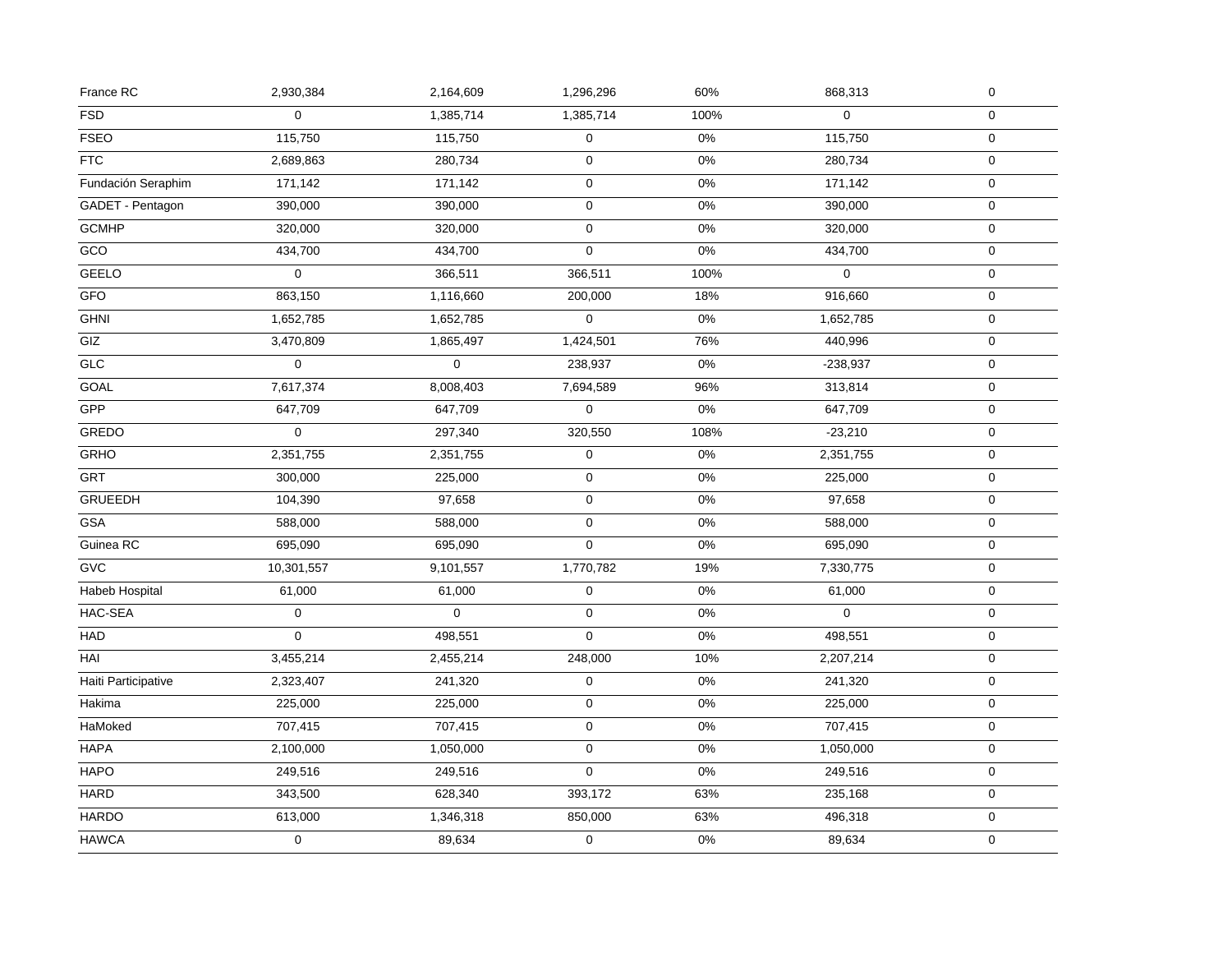| HCF                    | $\mathbf 0$         | 739,762             | $\pmb{0}$   | $0\%$ | 739,762          | $\mathbf 0$         |  |
|------------------------|---------------------|---------------------|-------------|-------|------------------|---------------------|--|
| HDO                    | 624,666             | 441,650             | $\Omega$    | 0%    | 441,650          | $\mathbf 0$         |  |
| <b>Heal Africa</b>     | $\mathbf 0$         | $\mathbf 0$         | 1,214,758   | $0\%$ | $-1,214,758$     | $\mathbf 0$         |  |
| <b>HEKS</b>            | $\mathbf 0$         | $\mathbf{0}$        | 0           | $0\%$ | $\pmb{0}$        | $\mathbf 0$         |  |
| HELP e.V.              | 4,234,017           | 6,223,825           | 10,006,304  | 161%  | $-3,782,479$     | $\mathbf 0$         |  |
| HelpAge International  | 8,536,295           | 8,701,200           | 2,063,115   | 24%   | 6,638,085        | $\mathsf{O}$        |  |
| Helpage Programme      | $\mathsf{O}\xspace$ | $\mathbf 0$         | 780,634     | $0\%$ | -780,634         | $\pmb{0}$           |  |
| <b>HELVETAS</b>        | 736,000             | 698,550             | $\mathbf 0$ | $0\%$ | 698,550          | $\mathsf{O}\xspace$ |  |
| ${\sf HF}$             | 199,830             | 293,157             | 93,327      | 32%   | 199,830          | $\mathbf 0$         |  |
| <b>HFHI</b>            | $\mathbf 0$         | 3,143,409           | $\mathsf 0$ | 0%    | 3,143,409        | $\mathbf 0$         |  |
| <b>HHRD</b>            | 160,000             | 160,000             | $\mathbf 0$ | $0\%$ | 160,000          | $\mathbf 0$         |  |
| HI.                    | 4,720,989           | 3,285,798           | 2,540,831   | 77%   | 744,967          | 0                   |  |
| HI Belgium             | 0                   | $\pmb{0}$           | 942,593     | 0%    | $-942,593$       | $\mathbf 0$         |  |
| <b>HI France</b>       | $\pmb{0}$           | $\mathsf{O}\xspace$ | 900,000     | $0\%$ | $-900,000$       | $\mathsf{O}\xspace$ |  |
| HIA                    | $\mathbf 0$         | 0                   | 431,424     | 0%    | $-431,424$       | $\mathbf 0$         |  |
| Hiba                   | 28,035              | 28,035              | $\pmb{0}$   | $0\%$ | 28,035           | $\mathbf 0$         |  |
| HiH                    | 12,000              | 12,000              | 0           | $0\%$ | 12,000           | $\mathbf 0$         |  |
| Hijra                  | 1,271,437           | 2,366,000           | 732,756     | 31%   | 1,633,244        | 0                   |  |
| HKI                    | 11,682,560          | 12,886,880          | 3,477,169   | 27%   | 9,409,711        | $\mathbf 0$         |  |
| HOD                    | $\pmb{0}$           | 87,660              | 87,660      | 100%  | $\boldsymbol{0}$ | $\mathsf{O}\xspace$ |  |
| HOPE'87                | 466,000             | 466,000             | $\pmb{0}$   | 0%    | 466,000          | $\mathbf 0$         |  |
| <b>HOPEL</b>           | 180,050             | 180,050             | 57,737      | 32%   | 122,313          | 0                   |  |
| Horn Relief            | 2,044,843           | 11,480,529          | 6,517,135   | 57%   | 4,963,394        | $\mathbf 0$         |  |
| <b>HRCSN</b>           | 291,000             | 291,000             | 215,000     | 74%   | 76,000           | $\mathbf 0$         |  |
| <b>HRDO</b>            | 308,705             | 308,705             | 257,040     | 83%   | 51,665           | 0                   |  |
| HT                     | 350,000             | 350,000             | 525,624     | 150%  | $-175,624$       | $\mathbf 0$         |  |
| H <sub>U</sub>         | 1,728,927           | $\mathbf 0$         | $\pmb{0}$   | $0\%$ | $\pmb{0}$        | $\mathbf 0$         |  |
| <b>HWA</b>             | 986,000             | $\mathsf{O}$        | $\pmb{0}$   | $0\%$ | $\pmb{0}$        | $\mathsf{O}\xspace$ |  |
| ${\sf HWC}$            | 310,650             | 310,650             | $\mathsf 0$ | $0\%$ | 310,650          | $\mathbf 0$         |  |
| <b>HWS</b>             | 227,544             | 344,215             | 106,549     | 31%   | 237,666          | 0                   |  |
| IAH                    | 150,000             | 150,000             | 0           | $0\%$ | 150,000          | $\mathsf{O}\xspace$ |  |
| <b>IAS</b>             | 10,845,254          | 11,128,333          | 3,858,339   | 35%   | 7,269,994        | $\mathbf 0$         |  |
| <b>IASC RTE (OCHA)</b> | $\mathbf 0$         | 350,000             | $\pmb{0}$   | 0%    | 350,000          | $\mathbf 0$         |  |
| <b>IBIS</b>            | 1,777,837           | 1,777,837           | 1,105,490   | 62%   | 672,347          | $\mathsf{O}$        |  |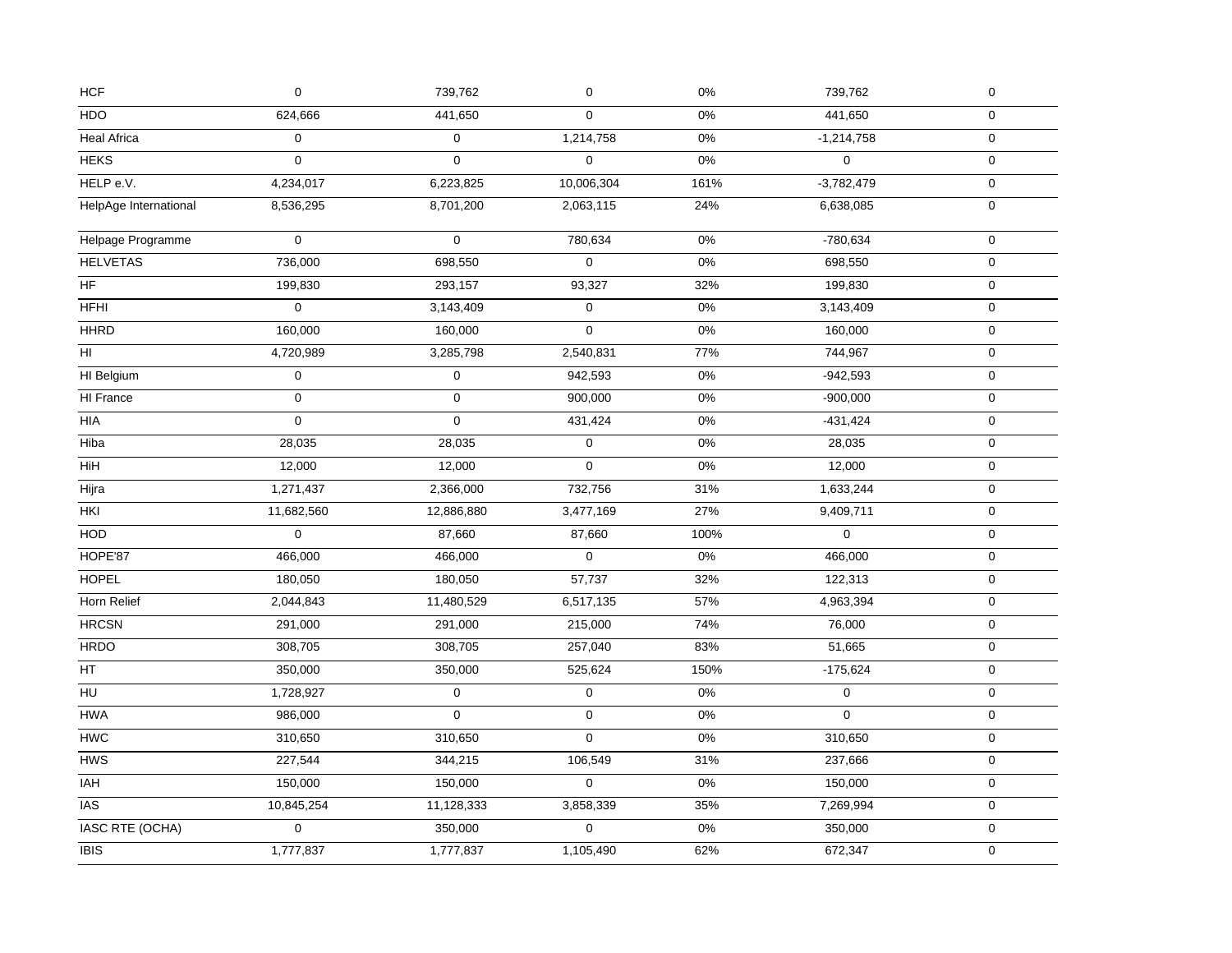| <b>IBN SINA</b>                    | 287,064      | 143,532             | $\mathbf 0$ | 0%    | 143,532      | $\pmb{0}$        |
|------------------------------------|--------------|---------------------|-------------|-------|--------------|------------------|
| <b>ICAHD</b>                       | 150,000      | 150,000             | $\mathbf 0$ | 0%    | 150,000      | $\boldsymbol{0}$ |
| <b>ICC</b>                         | 207,600      | 207,600             | $\pmb{0}$   | 0%    | 207,600      | $\mathbf 0$      |
| <b>ICDI</b>                        | 300,000      | 949,656             | $\pmb{0}$   | $0\%$ | 949,656      | $\pmb{0}$        |
| <b>IDRB</b>                        | 839,900      | 839,900             | $\mathbf 0$ | 0%    | 839,900      | $\mathbf 0$      |
| <b>IEDA</b> Relief                 | 6,058,043    | 1,288,364           | 2,699,268   | 210%  | $-1,410,904$ | $\pmb{0}$        |
| <b>IEU</b>                         | 193,282      | 120,993             | $\mathbf 0$ | $0\%$ | 120,993      | $\boldsymbol{0}$ |
| <b>IIDA</b>                        | 494,500      | 517,500             | 307,730     | 59%   | 209,770      | $\mathbf 0$      |
| <b>IIRO</b>                        | 15,600       | 15,600              | 0           | 0%    | 15,600       | $\pmb{0}$        |
| ILF                                | $\mathbf 0$  | 200,000             | $\mathbf 0$ | 0%    | 200,000      | $\pmb{0}$        |
| <b>ILO</b>                         | 14,467,500   | 9,080,000           | 0           | $0\%$ | 9,080,000    | $\pmb{0}$        |
| IMA World Health                   | $\mathbf 0$  | $\pmb{0}$           | 735,762     | 0%    | $-735,762$   | $\boldsymbol{0}$ |
| <b>IMAT</b>                        | 477,000      | $\mathsf{O}\xspace$ | $\pmb{0}$   | 0%    | $\Omega$     | $\pmb{0}$        |
| <b>IMC</b>                         | 5,211,172    | 8,592,306           | 10,156,889  | 118%  | $-1,564,583$ | $\boldsymbol{0}$ |
| <b>IMC UK</b>                      | 2,919,572    | 4,065,586           | 4,078,338   | 100%  | $-12,752$    | $\boldsymbol{0}$ |
| <b>iMMAP</b>                       | $\mathbf 0$  | 395,779             | 395,779     | 100%  | $\mathbf 0$  | $\pmb{0}$        |
| <b>IMS</b>                         | $\mathbf 0$  | 289,238             | 288,700     | 100%  | 538          | $\mathbf 0$      |
| IN                                 | 4,299,992    | 4,299,992           | $\mathbf 0$ | 0%    | 4,299,992    | $\mathbf 0$      |
| Inter Aide                         | 33,300       | $\mathbf 0$         | $\mathbf 0$ | 0%    | $\mathbf 0$  | $\boldsymbol{0}$ |
| <b>International Action</b>        | 1,000,000    | $\mathbf 0$         | $\mathbf 0$ | $0\%$ | $\Omega$     | $\mathbf 0$      |
| International HIV/AIDS<br>Alliance | 660,500      | 660,500             | 0           | $0\%$ | 660,500      | $\boldsymbol{0}$ |
| <b>INTERSOS</b>                    | 10,326,149   | 10,234,269          | 5,184,556   | 51%   | 5,049,713    | $\mathsf 0$      |
| Intrahealth                        | 299,510      | 299,510             | $\mathbf 0$ | 0%    | 299,510      | $\mathbf 0$      |
| <b>IOM</b>                         | 288,364,973  | 364,941,830         | 219,391,487 | 60%   | 145,550,343  | 0                |
| <b>IPCC</b>                        | 982,000      | 982,000             | $\mathbf 0$ | 0%    | 982,000      | $\mathbf 0$      |
| <b>IPDO</b>                        | 196,500      | 196,500             | $\mathbf 0$ | 0%    | 196,500      | $\mathbf 0$      |
| <b>IPPF</b>                        | $\mathbf{0}$ | 96,500              | $\mathbf 0$ | 0%    | 96,500       | $\boldsymbol{0}$ |
| <b>IRC</b>                         | 24,246,346   | 22,881,987          | 18,506,389  | 81%   | 4,375,598    | $\mathbf 0$      |
| <b>IRD</b>                         | 13,850,354   | 5,006,724           | 1,486,722   | 30%   | 3,520,002    | $\pmb{0}$        |
| <b>IRIN</b>                        | 289,238      | $\mathbf 0$         | $\mathbf 0$ | 0%    | $\mathbf 0$  | $\pmb{0}$        |
| <b>IRW</b>                         | 20,446,431   | 20,123,962          | 10,779,189  | 54%   | 9,344,773    | $\pmb{0}$        |
| <b>ISM</b>                         | 148,402      | 148,402             | $\pmb{0}$   | 0%    | 148,402      | $\boldsymbol{0}$ |
| <b>ISRA</b>                        | 768,050      | 768,050             | $\pmb{0}$   | $0\%$ | 768,050      | $\pmb{0}$        |
| J/P HRO                            | 475,500      | 1,730,112           | 0           | $0\%$ | 1,730,112    | $\boldsymbol{0}$ |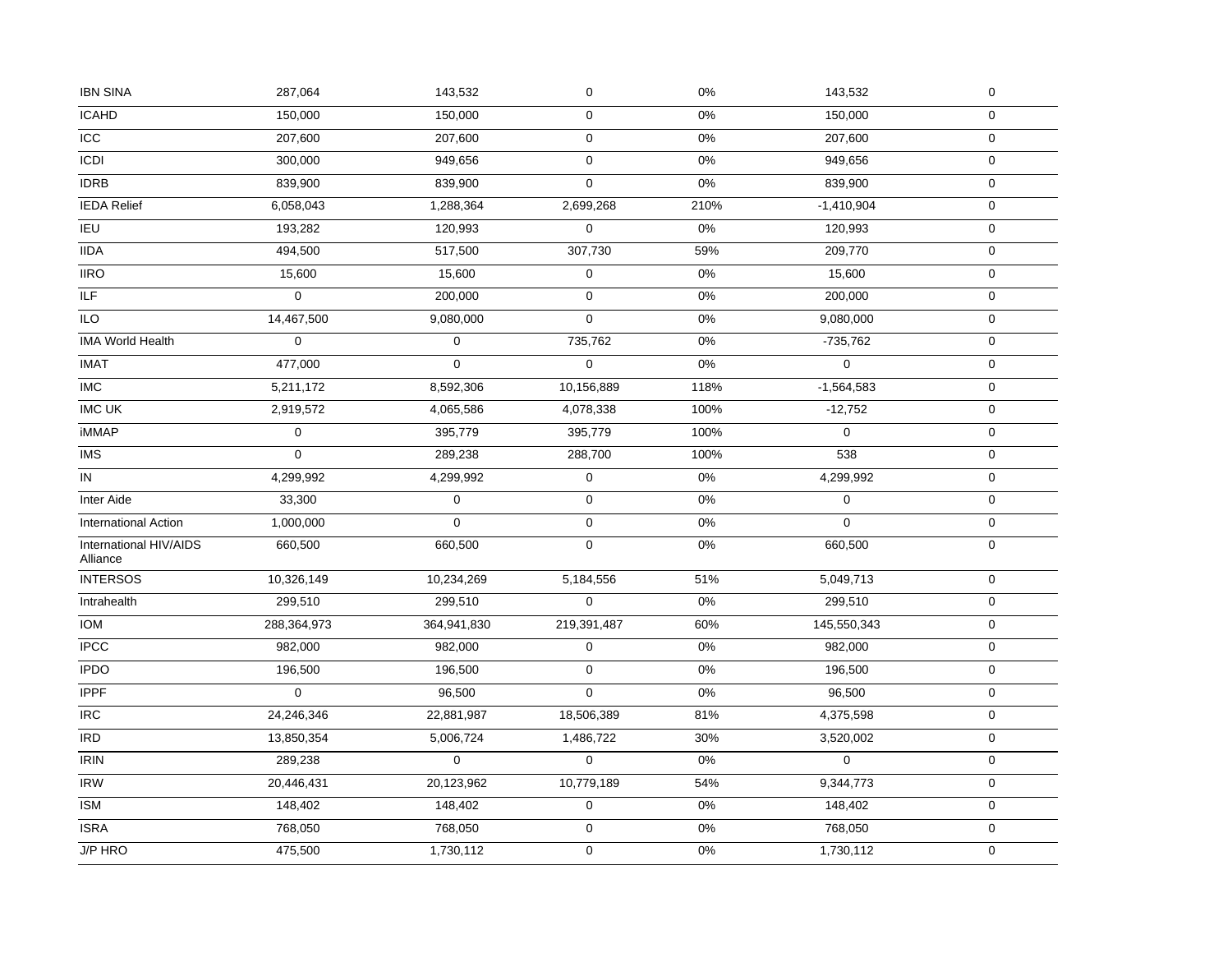| <b>JCC</b><br><b>JCW</b><br>JDF<br><b>JEN</b> | 226,560<br>65,700<br>271,097<br>100,000<br>1,059,368 | 824,910<br>65,700<br>271,097<br>$\mathbf{0}$ | 1,410,246<br>$\mathbf 0$<br>$\mathbf 0$ | 171%<br>0%<br>0% | $-585,336$<br>65,700 | $\pmb{0}$<br>$\mathbf 0$ |
|-----------------------------------------------|------------------------------------------------------|----------------------------------------------|-----------------------------------------|------------------|----------------------|--------------------------|
|                                               |                                                      |                                              |                                         |                  |                      |                          |
|                                               |                                                      |                                              |                                         |                  |                      |                          |
|                                               |                                                      |                                              |                                         |                  | 271,097              | $\pmb{0}$                |
|                                               |                                                      |                                              | $\mathbf 0$                             | 0%               | $\mathbf 0$          | $\boldsymbol{0}$         |
| $\overline{JRS}$                              |                                                      | 1,297,978                                    | $\mathbf 0$                             | 0%               | 1,297,978            | $\pmb{0}$                |
| <b>JUH</b>                                    | 1,624,000                                            | 1,138,000                                    | 2,509,086                               | 220%             | $-1,371,086$         | $\boldsymbol{0}$         |
| <b>JUHOUD</b>                                 | 234,000                                              | 234,000                                      | 0                                       | 0%               | 234,000              | $\mathbf 0$              |
| <b>JUPEDEC</b>                                | 583,150                                              | 568,050                                      | 359,632                                 | 63%              | 208,418              | $\pmb{0}$                |
| <b>KAALMO</b>                                 | 124,786                                              | 125,800                                      | $\mathbf 0$                             | 0%               | 125,800              | $\mathbf 0$              |
| <b>KAALO Relief</b>                           | 269,900                                              | 499,500                                      | 255,187                                 | 51%              | 244,313              | $\pmb{0}$                |
| Kaydia                                        | 249,382                                              | 249,382                                      | $\mathsf 0$                             | $0\%$            | 249,382              | $\mathsf 0$              |
| KCS                                           | 906,434                                              | 906,434                                      | $\mathbf 0$                             | 0%               | 906,434              | $\mathbf 0$              |
| KIC                                           | 151,500                                              | 151,500                                      | $\mathsf 0$                             | 0%               | 151,500              | $\boldsymbol{0}$         |
| <b>KISIMA</b>                                 | 200,000                                              | 349,000                                      | 0                                       | 0%               | 349,000              | $\pmb{0}$                |
| <b>KPHF</b>                                   | $\mathbf 0$                                          | 223,000                                      | 148,925                                 | 67%              | 74,075               | $\pmb{0}$                |
| <b>KWES</b>                                   | 250,000                                              | 250,000                                      | $\mathbf 0$                             | $0\%$            | 250,000              | $\pmb{0}$                |
| Labena                                        | 286,760                                              | 286,760                                      | $\mathbf 0$                             | $0\%$            | 286,760              | $\boldsymbol{0}$         |
| LAO                                           | $\mathbf 0$                                          | 115,667                                      | $\mathsf 0$                             | 0%               | 115,667              | $\mathsf 0$              |
| <b>LCED</b>                                   | 58,650                                               | 58,650                                       | $\mathbf 0$                             | 0%               | 58,650               | $\mathbf 0$              |
| <b>LFA</b>                                    | 56,604                                               | 0                                            | $\pmb{0}$                               | 0%               | $\mathbf 0$          | $\mathbf 0$              |
| <b>LHDS</b>                                   | 582,000                                              | 582,000                                      | $\pmb{0}$                               | 0%               | 582,000              | $\pmb{0}$                |
| LRC                                           | 1,309,758                                            | 1,309,758                                    | $\pmb{0}$                               | 0%               | 1,309,758            | 0                        |
| MADERA                                        | 2,021,026                                            | 2,021,026                                    | $\mathbf 0$                             | 0%               | 2,021,026            | $\pmb{0}$                |
| <b>MAEC</b>                                   | 879,792                                              | $\mathbf 0$                                  | $\mathbf 0$                             | 0%               | $\mathbf 0$          | $\pmb{0}$                |
| MAG                                           | 1,645,127                                            | 5,642,380                                    | 2,845,502                               | 50%              | 2,796,878            | $\pmb{0}$                |
| Malaria Consortium                            | 3,369,430                                            | 3,369,430                                    | 822,160                                 | 24%              | 2,547,270            | $\mathsf 0$              |
| Malteser International                        | 1,913,000                                            | 1,966,455                                    | 4,924,196                               | 250%             | $-2,957,741$         | $\mathbf 0$              |
| MAP                                           | 412,922                                              | 412,922                                      | 266,207                                 | 64%              | 146,715              | $\pmb{0}$                |
| <b>MARCH</b>                                  | 1,988,110                                            | 1,514,095                                    | $\mathbf 0$                             | 0%               | 1,514,095            | $\pmb{0}$                |
| MC Scotland                                   | 9,918,900                                            | 10,058,900                                   | 2,216,818                               | 22%              | 7,842,082            | $\pmb{0}$                |
| <b>MDA</b>                                    | $\mathbf 0$                                          | $\mathbf 0$                                  | 921,330                                 | 0%               | $-921,330$           | $\pmb{0}$                |
| <b>MDM</b>                                    | 1,904,632                                            | 2,018,260                                    | 1,008,109                               | 50%              | 1,010,151            | $\pmb{0}$                |
| <b>MDM</b> Argentina                          | 550,000                                              | 300,000                                      | $\mathbf 0$                             | $0\%$            | 300,000              | $\boldsymbol{0}$         |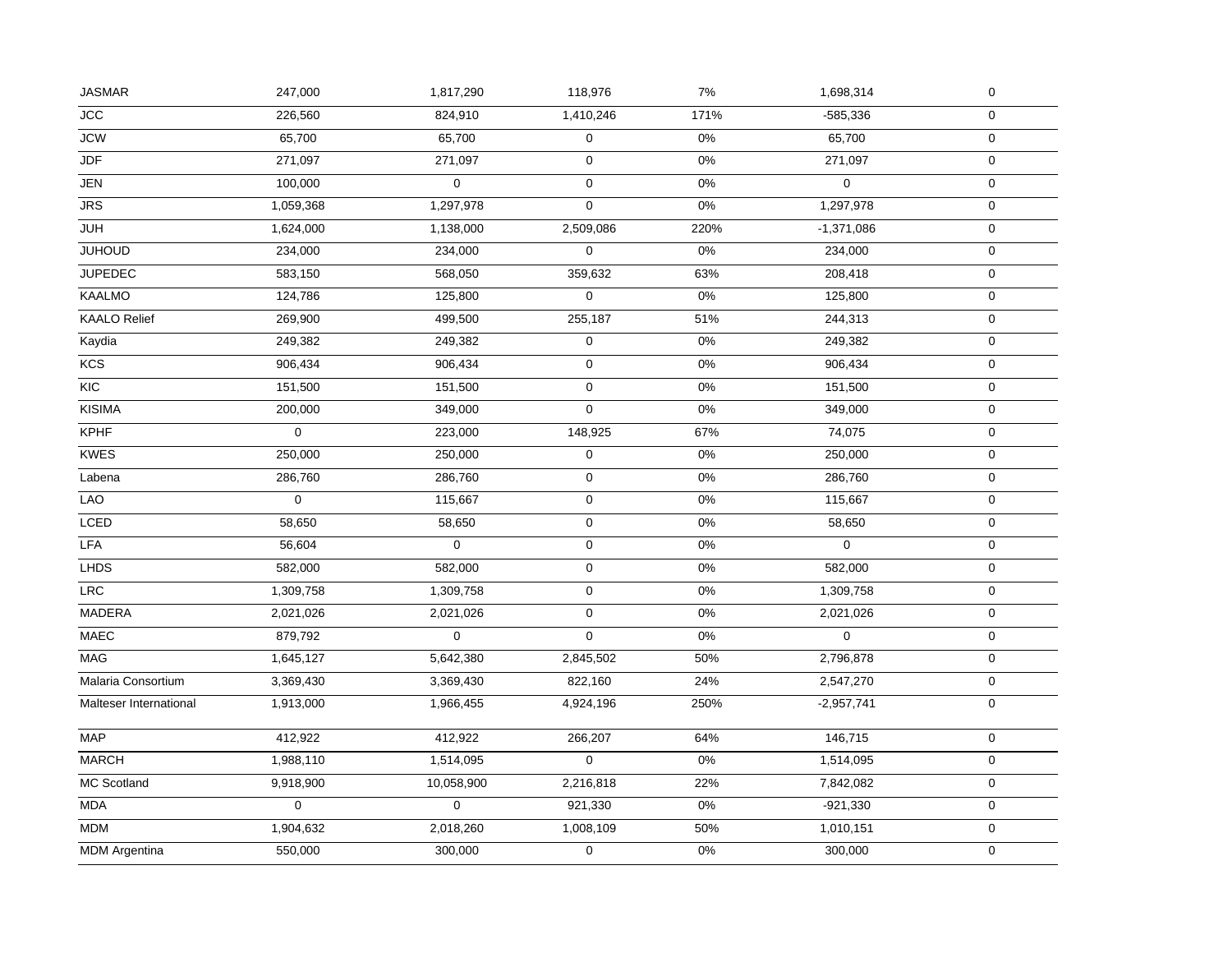| <b>MDM Canada</b>                         | 1,908,148           | 1,395,155           | 1,395,155   | 100%  | $\mathsf 0$  | $\pmb{0}$        |
|-------------------------------------------|---------------------|---------------------|-------------|-------|--------------|------------------|
| <b>MDM</b> France                         | 10,102,260          | 8,383,899           | 5,639,115   | 67%   | 2,744,784    | $\mathbf 0$      |
| <b>MDM Suisse</b>                         | 1,005,058           | 703,541             | $\pmb{0}$   | $0\%$ | 703,541      | $\mathbf 0$      |
| MED <sub>1</sub>                          | 200,000             | 200,000             | $\Omega$    | $0\%$ | 200,000      | $\mathbf 0$      |
| <b>MEDAIR</b>                             | 18,396,206          | 19,674,898          | 14,483,153  | 74%   | 5,191,745    | 584,032          |
| Medico International                      | 235,330             | 376,600             | 376,600     | 100%  | $\mathbf 0$  | $\mathbf 0$      |
| <b>MEMISA</b>                             | $\mathbf 0$         | $\mathbf 0$         | 1,068,376   | 0%    | $-1,068,376$ | $\pmb{0}$        |
| <b>MERCY - USA</b>                        | 2,003,290           | 2,003,290           | 631,207     | 32%   | 1,372,083    | $\pmb{0}$        |
| <b>Mercy Corps</b>                        | 9,621,199           | 7,555,828           | 6,744,749   | 89%   | 811,079      | $\boldsymbol{0}$ |
| Mercy Malaysia                            | 324,501             | 324,501             | $\mathsf 0$ | $0\%$ | 324,501      | $\boldsymbol{0}$ |
| <b>MERLIN</b>                             | 23,730,746          | 21,402,521          | 16,030,775  | 75%   | 5,371,746    | $\boldsymbol{0}$ |
| <b>MGH</b>                                | 529,410             | 529,410             | 0           | 0%    | 529,410      | $\mathbf 0$      |
| <b>MHDR</b>                               | 587,400             | 249,000             | $\mathbf 0$ | $0\%$ | 249,000      | $\pmb{0}$        |
| MHI                                       | 1,003,725           | 1,003,725           | 0           | $0\%$ | 1,003,725    | 0                |
| M <sub>l</sub>                            | 2,258,164           | 2,445,104           | 599,939     | 25%   | 1,845,165    | $\boldsymbol{0}$ |
| <b>MIRIPSUD</b>                           | $\mathbf 0$         | 338,525             | $\mathbf 0$ | $0\%$ | 338,525      | $\mathbf 0$      |
| Missionnaires du Divin<br>Maître          | $\mathbf 0$         | $\boldsymbol{0}$    | 690,900     | 0%    | $-690,900$   | $\boldsymbol{0}$ |
| Missionszentrale der<br>Franziskaner e.V. | $\mathbf 0$         | $\mathbf 0$         | 536,551     | 0%    | $-536,551$   | $\mathbf 0$      |
| <b>MM</b>                                 | 460,100             | 96,800              | $\mathbf 0$ | 0%    | 96,800       | $\mathbf 0$      |
| <b>MMRC</b>                               | 40,000              | 40,000              | $\mathbf 0$ | 0%    | 40,000       | $\mathbf 0$      |
| MS                                        | 700,000             | $\mathsf{O}\xspace$ | 0           | $0\%$ | $\mathbf 0$  | $\pmb{0}$        |
| <b>MSB</b>                                | $\mathsf{O}\xspace$ | $\mathbf 0$         | 4,450,007   | 0%    | $-4,450,007$ | $\mathbf 0$      |
| MSD-DK                                    | $\mathbf 0$         | $\mathsf 0$         | 383,584     | $0\%$ | $-383,584$   | $\mathbf 0$      |
| <b>MSF</b>                                | $\mathbf 0$         | $\boldsymbol{0}$    | 0           | 0%    | $\Omega$     | $\boldsymbol{0}$ |
| <b>MSI</b>                                | 2,129,495           | 2,129,495           | $\mathbf 0$ | 0%    | 2,129,495    | $\mathbf 0$      |
| <b>MTDO</b>                               | 129,000             | 124,000             | 0           | $0\%$ | 124,000      | $\mathbf 0$      |
| MTI                                       | $\mathbf 0$         | 50,000              | $\mathbf 0$ | 0%    | 50,000       | $\mathbf 0$      |
| Mubadiroon                                | 458,458             | 1,402,751           | 284,271     | 20%   | 1,118,480    | $\pmb{0}$        |
| Muslim Aid                                | 8,453,619           | 8,358,537           | 299,200     | $4\%$ | 8,059,337    | $\pmb{0}$        |
| <b>NAPAD</b>                              | 1,478,800           | 1,706,326           | 635,582     | 37%   | 1,070,744    | $\boldsymbol{0}$ |
| <b>NDA</b>                                | $\Omega$            | 120,910             | $\pmb{0}$   | $0\%$ | 120,910      | $\pmb{0}$        |
| <b>NEF</b>                                | 138,888             | 138,888             | 0           | 0%    | 138,888      | $\mathbf 0$      |
| Netherlands RC                            | 914,000             | 914,000             | 0           | 0%    | 914,000      | $\boldsymbol{0}$ |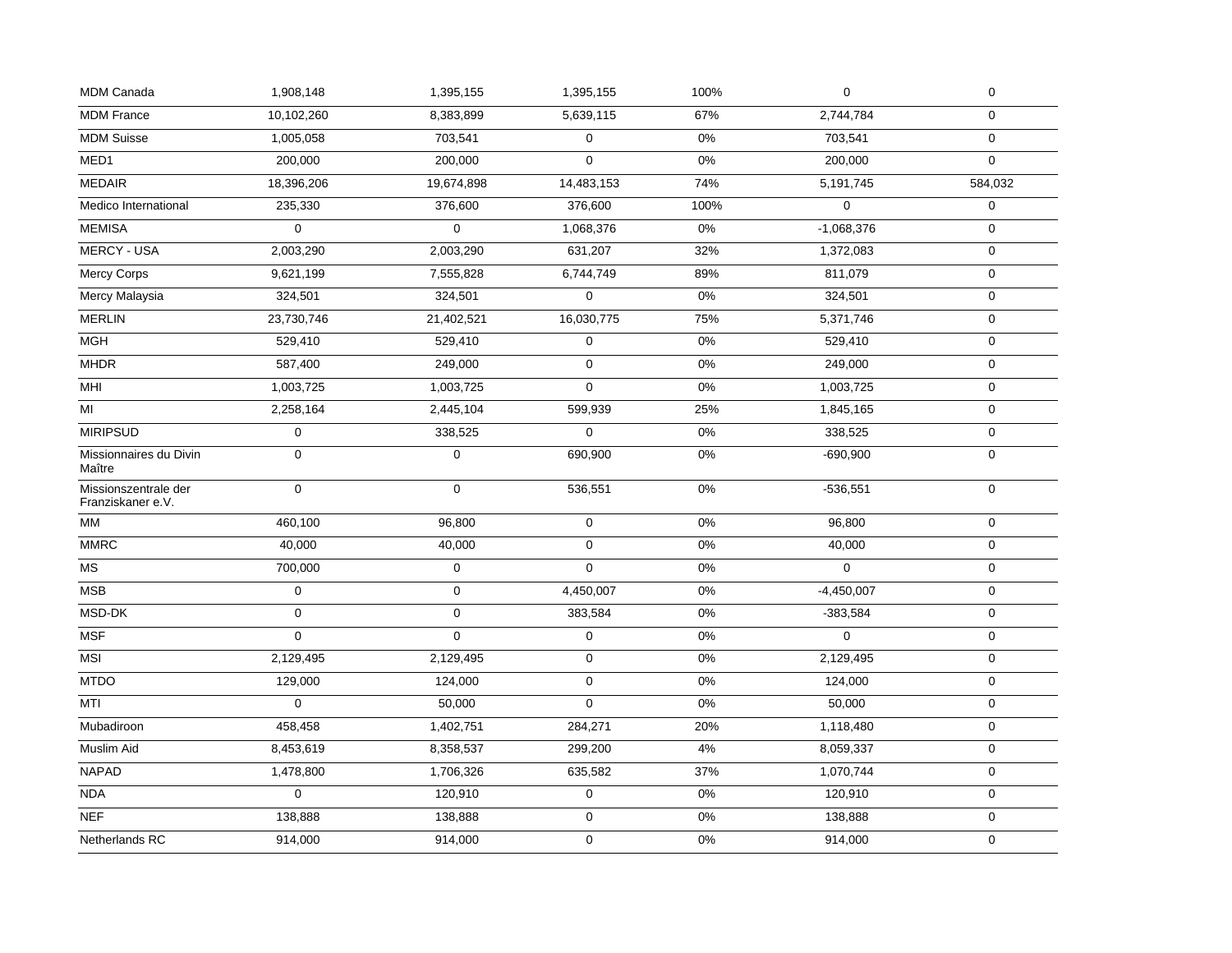| <b>NIDAA</b>                        | 742,750     | 742,750     | 452,966     | 61%   | 289,784      | $\mathbf 0$  |
|-------------------------------------|-------------|-------------|-------------|-------|--------------|--------------|
| Niger RC                            | 2,674,285   | 2,674,285   | $\mathbf 0$ | 0%    | 2,674,285    | $\mathbf 0$  |
| Nile Hope                           | 2,083,000   | 2,726,000   | 533,018     | 20%   | 2,192,982    | $\mathsf 0$  |
| <b>NMIAD</b>                        | 250,000     | 250,000     | $\mathbf 0$ | 0%    | 250,000      | $\mathbf 0$  |
| <b>NOVIB</b>                        | $\Omega$    | $\Omega$    | 740,741     | $0\%$ | $-740,741$   | $\mathbf 0$  |
| <b>NPA</b>                          | 9,234,594   | 9,234,594   | 4,364,967   | 47%   | 4,869,627    | 0            |
| <b>NPP</b>                          | $\mathbf 0$ | 319,825     | $\mathbf 0$ | 0%    | 319,825      | $\mathbf 0$  |
| <b>NRC</b>                          | 37,159,240  | 55,081,939  | 33,384,710  | 61%   | 21,697,229   | $\mathbf 0$  |
| <b>NRDOAW</b>                       | 345,000     | 145,300     | $\pmb{0}$   | $0\%$ | 145,300      | $\mathbf 0$  |
| <b>NRRDO</b>                        | 200,000     | 200,000     | $\mathbf 0$ | 0%    | 200,000      | $\mathbf 0$  |
| <b>OCHA</b>                         | 73,731,028  | 84,001,901  | 86,968,201  | 104%  | $-2,966,300$ | $\mathsf{O}$ |
| <b>OEDH</b>                         | 695,000     | 63,000      | $\mathbf 0$ | 0%    | 63,000       | $\mathbf 0$  |
| OfERR Ceylon                        | $\Omega$    | 200,000     | $\Omega$    | 0%    | 200,000      | $\mathbf 0$  |
| <b>OHCHR</b>                        | 2,245,568   | 2,052,285   | 1,050,231   | 51%   | 1,002,054    | 0            |
| $\overline{O}$                      | 336,490     | $\mathbf 0$ | $\mathbf 0$ | 0%    | $\Omega$     | $\mathbf 0$  |
| OPREM-F                             | $\mathbf 0$ | 1,040,000   | $\mathbf 0$ | 0%    | 1,040,000    | $\mathbf 0$  |
| OVCI                                | 592,295     | 592,295     | $\mathbf 0$ | 0%    | 592,295      | $\mathbf 0$  |
| OVERSEAS-Onlus                      | 657,000     | 657,000     | $\mathbf 0$ | 0%    | 657,000      | $\mathsf 0$  |
| <b>OXFAM America</b>                | 4,926,955   | 4,255,113   | 2,839,385   | 67%   | 1,415,728    | $\mathbf 0$  |
| <b>OXFAM Belgium</b>                | $\mathbf 0$ | $\mathbf 0$ | 1,088,889   | 0%    | $-1,088,889$ | $\mathbf 0$  |
| OXFAM Canada                        | $\mathbf 0$ | $\mathbf 0$ | 815,494     | $0\%$ | $-815,494$   | $\mathbf 0$  |
| <b>OXFAM GB</b>                     | 58,570,654  | 61,329,293  | 53,548,513  | 87%   | 7,780,780    | $\mathbf 0$  |
| Oxfam Intermon                      | 11,865,756  | 11,865,756  | 7,316,287   | 62%   | 4,549,469    | $\mathbf 0$  |
| <b>OXFAM</b> International          | 4,300,000   | 4,300,000   | 2,733,766   | 64%   | 1,566,234    | 0            |
| Oxfam Italia                        | 2,073,000   | 2,244,759   | 2,238,136   | 100%  | 6,623        | $\mathbf 0$  |
| <b>OXFAM Netherlands</b><br>(NOVIB) | 10,885,313  | 22,144,657  | 1,442,443   | 7%    | 20,702,214   | $\mathbf 0$  |
| <b>OXFAM Quebec</b>                 | 2,065,000   | 1,600,540   | 1,914,344   | 120%  | $-313,804$   | $\mathbf 0$  |
| PA (formerly ITDG)                  | 2,808,319   | 3,028,605   | 904,211     | 30%   | 2,124,394    | 0            |
| Pact Inc.                           | $\mathbf 0$ | 3,134,178   | 3,134,178   | 100%  | $\Omega$     | $\mathbf 0$  |
| PADIH                               | 185,000     | 473,580     | $\mathbf 0$ | 0%    | 473,580      | 0            |
| <b>PAH</b>                          | 6,039,058   | 4,597,340   | 266,214     | $6\%$ | 4,331,126    | 0            |
| PAHO (WHO)                          | 2,280,770   | 2,380,770   | 896,332     | 38%   | 1,484,438    | 0            |
| <b>PAIMAN</b>                       | 988,300     | 988,300     | 249,726     | 25%   | 738,574      | $\mathbf 0$  |
| PANCARE                             | 225,500     | 225,500     | 200,000     | 89%   | 25,500       | $\mathsf{O}$ |
|                                     |             |             |             |       |              |              |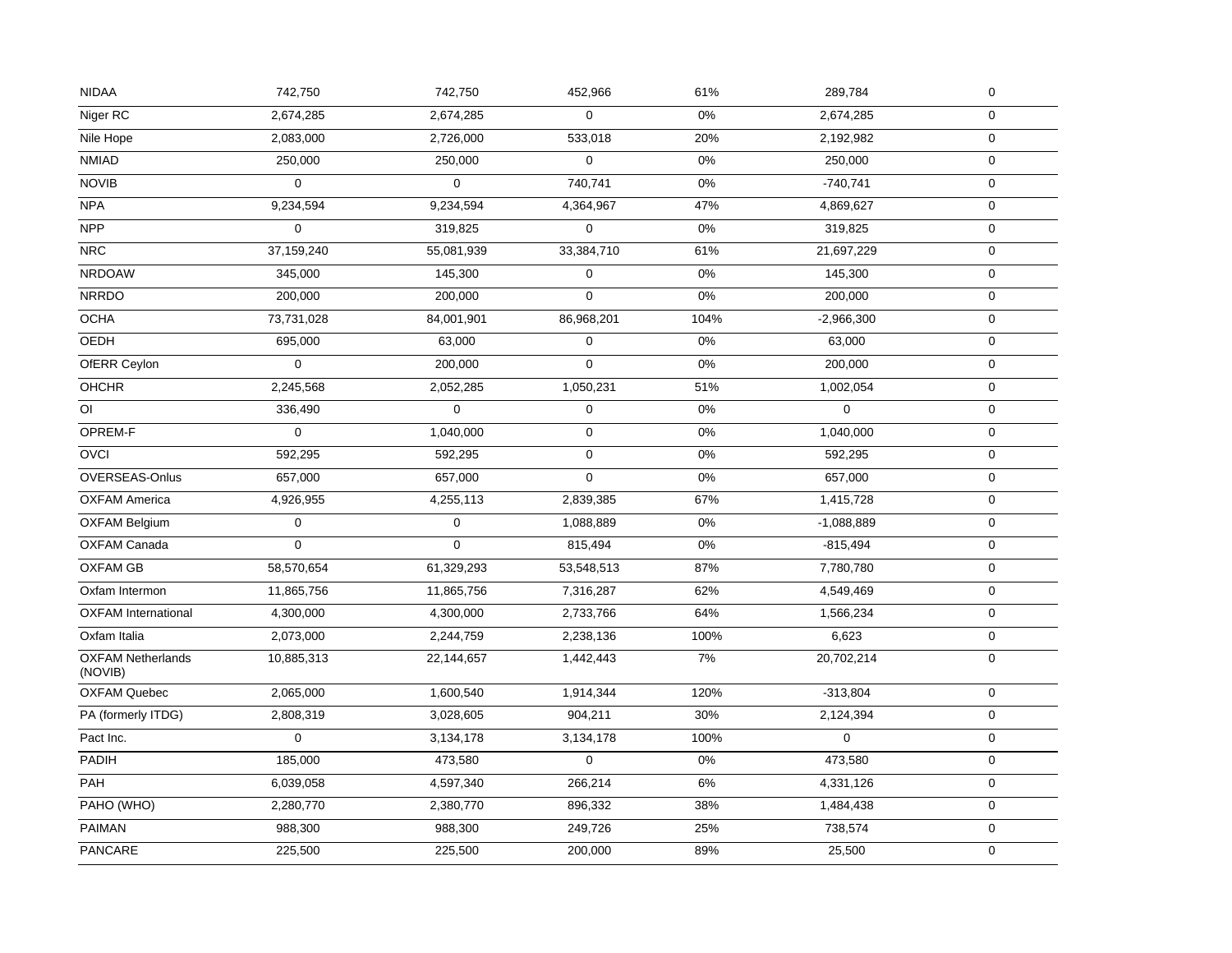| PAP             | $\pmb{0}$           | $\mathbf 0$ | 423,480     | $0\%$ | $-423,480$    | $\pmb{0}$           |
|-----------------|---------------------|-------------|-------------|-------|---------------|---------------------|
| <b>PARC</b>     | 1,805,660           | 1,805,660   | $\mathbf 0$ | 0%    | 1,805,660     | $\mathsf{O}$        |
| PartnerAid      | 1,591,000           | 1,591,000   | 350,000     | 22%   | 1,241,000     | $\mathbf 0$         |
| <b>PASOS</b>    | $\Omega$            | $\mathbf 0$ | 431,484     | $0\%$ | $-431,484$    | $\pmb{0}$           |
| <b>PASS</b>     | 67,600              | 67,600      | $\mathbf 0$ | $0\%$ | 67,600        | $\mathbf 0$         |
| <b>PCATI</b>    | 100,000             | 100,000     | $\pmb{0}$   | 0%    | 100,000       | $\mathbf 0$         |
| <b>PCHR</b>     | 502,325             | 502,325     | $\mathsf 0$ | $0\%$ | 502,325       | $\pmb{0}$           |
| PCO             | 4,505,636           | 4,505,636   | 198,432     | $4\%$ | 4,307,204     | $\pmb{0}$           |
| <b>PCOA</b>     | 381,170             | 381,170     | $\mathsf 0$ | $0\%$ | 381,170       | $\pmb{0}$           |
| <b>PCPM</b>     | 323,606             | 349,181     | 77,266      | 22%   | 271,915       | 0                   |
| PDNO            | 22,600              | 22,600      | $\pmb{0}$   | $0\%$ | 22,600        | $\mathbf 0$         |
| <b>PESADEV</b>  | 982,955             | $\pmb{0}$   | $\mathbf 0$ | $0\%$ | $\mathbf 0$   | $\mathsf 0$         |
| PIH             | $\mathsf{O}\xspace$ | $\mathbf 0$ | $\mathbf 0$ | $0\%$ | $\mathbf 0$   | $\mathbf 0$         |
| PIN             | 2,662,200           | 3,315,375   | 1,587,017   | 48%   | 1,728,358     | $\mathbf 0$         |
| PK              | 285,000             | 285,000     | $\mathsf 0$ | $0\%$ | 285,000       | $\pmb{0}$           |
| Plan            | 2,669,145           | 2,869,695   | 1,365,702   | 48%   | 1,503,993     | $\mathsf{O}\xspace$ |
| Plan Sudan      | 1,392,140           | 1,898,222   | 2,362,472   | 124%  | $-464,250$    | $\boldsymbol{0}$    |
| <b>PMP</b>      | 1,038,360           | $\pmb{0}$   | $\mathbf 0$ | 0%    | $\mathbf 0$   | $\pmb{0}$           |
| PMU-I           | $\pmb{0}$           | $\mathbf 0$ | 643,777     | $0\%$ | $-643,777$    | $\pmb{0}$           |
| <b>PODR</b>     | 235,000             | 235,000     | $\pmb{0}$   | $0\%$ | 235,000       | $\pmb{0}$           |
| <b>PPO</b>      | 954,745             | 954,745     | $\Omega$    | $0\%$ | 954,745       | $\pmb{0}$           |
| PRIMA SYNERGIE  | 0                   | $\mathbf 0$ | 66,245      | 0%    | $-66,245$     | $\mathbf 0$         |
| PRIZE           | $\mathbf 0$         | $\mathbf 0$ | 14,830,000  | $0\%$ | $-14,830,000$ | $\pmb{0}$           |
| <b>PRM</b>      | 331,000             | 331,000     | $\mathbf 0$ | $0\%$ | 331,000       | $\mathbf 0$         |
| PSI             | $\mathbf 0$         | 2,949,471   | 1,098,415   | 37%   | 1,851,056     | $\mathbf 0$         |
| $\overline{PU}$ | 21,572,893          | 19,720,888  | 10,015,261  | 51%   | 9,705,627     | $\pmb{0}$           |
| PU-AMI          | $\mathbf 0$         | $\mathbf 0$ | 2,094,978   | 0%    | $-2,094,978$  | 0                   |
| PWJ             | 493,000             | 480,000     | $\mathbf 0$ | $0\%$ | 480,000       | $\boldsymbol{0}$    |
| $\overline{OC}$ | 2,214,017           | 2,214,017   | 378,121     | 17%   | 1,835,896     | $\pmb{0}$           |
| RADA            | 271,700             | 271,700     | $\pmb{0}$   | $0\%$ | 271,700       | $\mathbf 0$         |
| <b>RAWA</b>     | 275,340             | 342,240     | 268,980     | 79%   | 73,260        | $\mathbf 0$         |
| <b>RCSO</b>     | 3,944,415           | 4,029,415   | 400,000     | 10%   | 3,629,415     | $\pmb{0}$           |
| <b>RDN</b>      | 79,903              | 68,000      | 68,000      | 100%  | $\Omega$      | $\boldsymbol{0}$    |
| RE.TE.          | 0                   | 76,796      | $\mathbf 0$ | 0%    | 76,796        | $\mathbf 0$         |
|                 |                     |             |             |       |               |                     |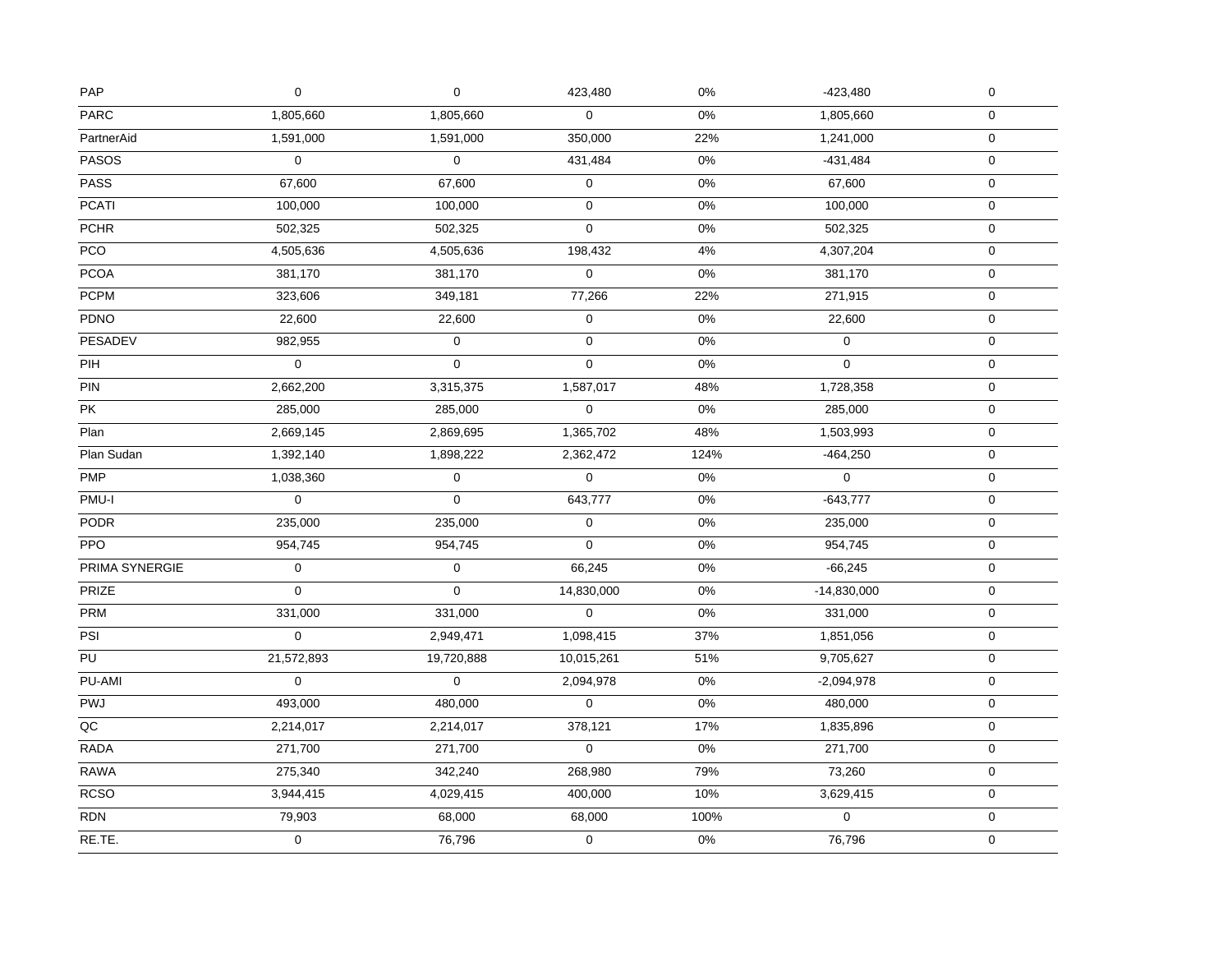| R <sub>l</sub><br>7,627,222<br>8,993,013<br>5,221,043<br>58%<br>$\mathbf 0$<br>3,771,970<br><b>RODHA</b><br>116,443<br>62%<br>238,750<br>149,000<br>89,750<br>$\mathbf 0$<br>$\overline{RP}$<br>350,000<br>350,000<br>$\mathbf 0$<br>$0\%$<br>$\pmb{0}$<br>350,000<br>RRP<br>$\Omega$<br>$\Omega$<br>114,987<br>0%<br>$-114,987$<br>$\mathbf 0$<br><b>RWDOA</b><br>142,800<br>85,575<br>$\mathbf 0$<br>0%<br>85,575<br>$\mathbf 0$<br><b>SAACID</b><br>12%<br>1,900,000<br>2,292,912<br>267,803<br>2,025,109<br>$\pmb{0}$<br>Sad Africa<br>$\pmb{0}$<br>$\pmb{0}$<br>322,604<br>$0\%$<br>$\pmb{0}$<br>$-322,604$<br>SADO<br>581,064<br>1,849,299<br>1,849,299<br>100%<br>$\mathbf 0$<br>$\Omega$<br><b>SAF</b><br>$0\%$<br>221,000<br>400,000<br>$\mathbf 0$<br>400,000<br>0<br><b>SAH</b><br>$\mathbf 0$<br>$0\%$<br>970,000<br>0<br>$\Omega$<br>$\mathbf 0$<br><b>SALAM SR&amp;LD</b><br>$\mathbf 0$<br>$0\%$<br>$\mathsf 0$<br>0<br>282,525<br>282,525<br>Salvation Army<br>$\boldsymbol{0}$<br>$\mathbf 0$<br>264,753<br>$0\%$<br>$-264,753$<br>$\mathbf 0$<br>SAMA<br>270,000<br>270,000<br>144,360<br>53%<br>125,640<br>$\mathbf 0$<br>Samaritan's Purse<br>45,284,192<br>41%<br>15,576,968<br>6,382,884<br>9,194,084<br>$\pmb{0}$<br>Sami Foundation<br>$\Omega$<br>$0\%$<br>$\mathsf 0$<br>478,500<br>478,500<br>478,500<br><b>SAMRADO</b><br>249,847<br>249,847<br>343,070<br>137%<br>$-93,223$<br>$\boldsymbol{0}$<br>SARD<br>149,550<br>138,129<br>$\pmb{0}$<br>0%<br>138,129<br>$\pmb{0}$<br>SARVODAYA<br>300,000<br>$0\%$<br>182,191<br>182,191<br>0<br>$\pmb{0}$<br>Saúde em Português<br>1,617,000<br>794,976<br>$\mathbf 0$<br>$0\%$<br>794,976<br>$\pmb{0}$<br><b>SBHC</b><br>$\Omega$<br>$\Omega$<br>$0\%$<br>$\mathbf 0$<br>275,000<br>275,000<br>SC<br>61%<br>119,844,595<br>85,301,140<br>$\mathbf 0$<br>139,547,131<br>54,245,991<br><b>SCA</b><br>$\mathbf 0$<br>0%<br>$\mathbf 0$<br>578,200<br>438,650<br>438,650<br>$\overline{SCC}$<br>1,875,000<br>1,875,000<br>71%<br>548,529<br>$\mathbf 0$<br>1,326,471<br>SDRO<br>605,175<br>605,175<br>63%<br>224,753<br>380,422<br>$\mathbf 0$<br><b>SDTS</b><br>519,658<br>$\mathbf 0$<br>$0\%$<br>519,658<br>519,658<br>$\mathbf 0$<br>SEAPPI/NEAPPI<br>1,825,000<br>1,192,262<br>65%<br>632,738<br>1,825,000<br>0<br><b>SECADEV</b><br>0<br>$\mathbf 0$<br>0%<br>$\boldsymbol{0}$<br>558,476<br>$-558,476$<br>Secours Islamique<br>2,140,304<br>2,140,304<br>0<br>0%<br>2,140,304<br>$\pmb{0}$<br>Sewalanka<br>77%<br>1,366,095<br>1,560,801<br>1,200,801<br>360,000<br>$\mathbf 0$<br><b>SFCG</b><br>$\mathbf 0$<br>95%<br>$\mathbf 0$<br>693,437<br>659,491<br>33,946<br><b>SHA</b><br>990,000<br>$\Omega$<br>$0\%$<br>$\pmb{0}$<br>324,922<br>324,922<br>27%<br>Shifa Foundation<br>910,528<br>910,528<br>249,128<br>661,400<br>$\boldsymbol{0}$<br><b>SHILCON</b><br>0<br>$\mathbf 0$<br>229,720<br>229,720<br>100%<br>0 | <b>RHF</b> | 1,318,487 | 1,084,784 | 289,157 | 27% | 795,627 | $\pmb{0}$ |
|---------------------------------------------------------------------------------------------------------------------------------------------------------------------------------------------------------------------------------------------------------------------------------------------------------------------------------------------------------------------------------------------------------------------------------------------------------------------------------------------------------------------------------------------------------------------------------------------------------------------------------------------------------------------------------------------------------------------------------------------------------------------------------------------------------------------------------------------------------------------------------------------------------------------------------------------------------------------------------------------------------------------------------------------------------------------------------------------------------------------------------------------------------------------------------------------------------------------------------------------------------------------------------------------------------------------------------------------------------------------------------------------------------------------------------------------------------------------------------------------------------------------------------------------------------------------------------------------------------------------------------------------------------------------------------------------------------------------------------------------------------------------------------------------------------------------------------------------------------------------------------------------------------------------------------------------------------------------------------------------------------------------------------------------------------------------------------------------------------------------------------------------------------------------------------------------------------------------------------------------------------------------------------------------------------------------------------------------------------------------------------------------------------------------------------------------------------------------------------------------------------------------------------------------------------------------------------------------------------------------------------------------------------------------------------------------------------------------------------------------------------------------------------------------------------------------------------------------------------------------------------------------------|------------|-----------|-----------|---------|-----|---------|-----------|
|                                                                                                                                                                                                                                                                                                                                                                                                                                                                                                                                                                                                                                                                                                                                                                                                                                                                                                                                                                                                                                                                                                                                                                                                                                                                                                                                                                                                                                                                                                                                                                                                                                                                                                                                                                                                                                                                                                                                                                                                                                                                                                                                                                                                                                                                                                                                                                                                                                                                                                                                                                                                                                                                                                                                                                                                                                                                                                   |            |           |           |         |     |         |           |
|                                                                                                                                                                                                                                                                                                                                                                                                                                                                                                                                                                                                                                                                                                                                                                                                                                                                                                                                                                                                                                                                                                                                                                                                                                                                                                                                                                                                                                                                                                                                                                                                                                                                                                                                                                                                                                                                                                                                                                                                                                                                                                                                                                                                                                                                                                                                                                                                                                                                                                                                                                                                                                                                                                                                                                                                                                                                                                   |            |           |           |         |     |         |           |
|                                                                                                                                                                                                                                                                                                                                                                                                                                                                                                                                                                                                                                                                                                                                                                                                                                                                                                                                                                                                                                                                                                                                                                                                                                                                                                                                                                                                                                                                                                                                                                                                                                                                                                                                                                                                                                                                                                                                                                                                                                                                                                                                                                                                                                                                                                                                                                                                                                                                                                                                                                                                                                                                                                                                                                                                                                                                                                   |            |           |           |         |     |         |           |
|                                                                                                                                                                                                                                                                                                                                                                                                                                                                                                                                                                                                                                                                                                                                                                                                                                                                                                                                                                                                                                                                                                                                                                                                                                                                                                                                                                                                                                                                                                                                                                                                                                                                                                                                                                                                                                                                                                                                                                                                                                                                                                                                                                                                                                                                                                                                                                                                                                                                                                                                                                                                                                                                                                                                                                                                                                                                                                   |            |           |           |         |     |         |           |
|                                                                                                                                                                                                                                                                                                                                                                                                                                                                                                                                                                                                                                                                                                                                                                                                                                                                                                                                                                                                                                                                                                                                                                                                                                                                                                                                                                                                                                                                                                                                                                                                                                                                                                                                                                                                                                                                                                                                                                                                                                                                                                                                                                                                                                                                                                                                                                                                                                                                                                                                                                                                                                                                                                                                                                                                                                                                                                   |            |           |           |         |     |         |           |
|                                                                                                                                                                                                                                                                                                                                                                                                                                                                                                                                                                                                                                                                                                                                                                                                                                                                                                                                                                                                                                                                                                                                                                                                                                                                                                                                                                                                                                                                                                                                                                                                                                                                                                                                                                                                                                                                                                                                                                                                                                                                                                                                                                                                                                                                                                                                                                                                                                                                                                                                                                                                                                                                                                                                                                                                                                                                                                   |            |           |           |         |     |         |           |
|                                                                                                                                                                                                                                                                                                                                                                                                                                                                                                                                                                                                                                                                                                                                                                                                                                                                                                                                                                                                                                                                                                                                                                                                                                                                                                                                                                                                                                                                                                                                                                                                                                                                                                                                                                                                                                                                                                                                                                                                                                                                                                                                                                                                                                                                                                                                                                                                                                                                                                                                                                                                                                                                                                                                                                                                                                                                                                   |            |           |           |         |     |         |           |
|                                                                                                                                                                                                                                                                                                                                                                                                                                                                                                                                                                                                                                                                                                                                                                                                                                                                                                                                                                                                                                                                                                                                                                                                                                                                                                                                                                                                                                                                                                                                                                                                                                                                                                                                                                                                                                                                                                                                                                                                                                                                                                                                                                                                                                                                                                                                                                                                                                                                                                                                                                                                                                                                                                                                                                                                                                                                                                   |            |           |           |         |     |         |           |
|                                                                                                                                                                                                                                                                                                                                                                                                                                                                                                                                                                                                                                                                                                                                                                                                                                                                                                                                                                                                                                                                                                                                                                                                                                                                                                                                                                                                                                                                                                                                                                                                                                                                                                                                                                                                                                                                                                                                                                                                                                                                                                                                                                                                                                                                                                                                                                                                                                                                                                                                                                                                                                                                                                                                                                                                                                                                                                   |            |           |           |         |     |         |           |
|                                                                                                                                                                                                                                                                                                                                                                                                                                                                                                                                                                                                                                                                                                                                                                                                                                                                                                                                                                                                                                                                                                                                                                                                                                                                                                                                                                                                                                                                                                                                                                                                                                                                                                                                                                                                                                                                                                                                                                                                                                                                                                                                                                                                                                                                                                                                                                                                                                                                                                                                                                                                                                                                                                                                                                                                                                                                                                   |            |           |           |         |     |         |           |
|                                                                                                                                                                                                                                                                                                                                                                                                                                                                                                                                                                                                                                                                                                                                                                                                                                                                                                                                                                                                                                                                                                                                                                                                                                                                                                                                                                                                                                                                                                                                                                                                                                                                                                                                                                                                                                                                                                                                                                                                                                                                                                                                                                                                                                                                                                                                                                                                                                                                                                                                                                                                                                                                                                                                                                                                                                                                                                   |            |           |           |         |     |         |           |
|                                                                                                                                                                                                                                                                                                                                                                                                                                                                                                                                                                                                                                                                                                                                                                                                                                                                                                                                                                                                                                                                                                                                                                                                                                                                                                                                                                                                                                                                                                                                                                                                                                                                                                                                                                                                                                                                                                                                                                                                                                                                                                                                                                                                                                                                                                                                                                                                                                                                                                                                                                                                                                                                                                                                                                                                                                                                                                   |            |           |           |         |     |         |           |
|                                                                                                                                                                                                                                                                                                                                                                                                                                                                                                                                                                                                                                                                                                                                                                                                                                                                                                                                                                                                                                                                                                                                                                                                                                                                                                                                                                                                                                                                                                                                                                                                                                                                                                                                                                                                                                                                                                                                                                                                                                                                                                                                                                                                                                                                                                                                                                                                                                                                                                                                                                                                                                                                                                                                                                                                                                                                                                   |            |           |           |         |     |         |           |
|                                                                                                                                                                                                                                                                                                                                                                                                                                                                                                                                                                                                                                                                                                                                                                                                                                                                                                                                                                                                                                                                                                                                                                                                                                                                                                                                                                                                                                                                                                                                                                                                                                                                                                                                                                                                                                                                                                                                                                                                                                                                                                                                                                                                                                                                                                                                                                                                                                                                                                                                                                                                                                                                                                                                                                                                                                                                                                   |            |           |           |         |     |         |           |
|                                                                                                                                                                                                                                                                                                                                                                                                                                                                                                                                                                                                                                                                                                                                                                                                                                                                                                                                                                                                                                                                                                                                                                                                                                                                                                                                                                                                                                                                                                                                                                                                                                                                                                                                                                                                                                                                                                                                                                                                                                                                                                                                                                                                                                                                                                                                                                                                                                                                                                                                                                                                                                                                                                                                                                                                                                                                                                   |            |           |           |         |     |         |           |
|                                                                                                                                                                                                                                                                                                                                                                                                                                                                                                                                                                                                                                                                                                                                                                                                                                                                                                                                                                                                                                                                                                                                                                                                                                                                                                                                                                                                                                                                                                                                                                                                                                                                                                                                                                                                                                                                                                                                                                                                                                                                                                                                                                                                                                                                                                                                                                                                                                                                                                                                                                                                                                                                                                                                                                                                                                                                                                   |            |           |           |         |     |         |           |
|                                                                                                                                                                                                                                                                                                                                                                                                                                                                                                                                                                                                                                                                                                                                                                                                                                                                                                                                                                                                                                                                                                                                                                                                                                                                                                                                                                                                                                                                                                                                                                                                                                                                                                                                                                                                                                                                                                                                                                                                                                                                                                                                                                                                                                                                                                                                                                                                                                                                                                                                                                                                                                                                                                                                                                                                                                                                                                   |            |           |           |         |     |         |           |
|                                                                                                                                                                                                                                                                                                                                                                                                                                                                                                                                                                                                                                                                                                                                                                                                                                                                                                                                                                                                                                                                                                                                                                                                                                                                                                                                                                                                                                                                                                                                                                                                                                                                                                                                                                                                                                                                                                                                                                                                                                                                                                                                                                                                                                                                                                                                                                                                                                                                                                                                                                                                                                                                                                                                                                                                                                                                                                   |            |           |           |         |     |         |           |
|                                                                                                                                                                                                                                                                                                                                                                                                                                                                                                                                                                                                                                                                                                                                                                                                                                                                                                                                                                                                                                                                                                                                                                                                                                                                                                                                                                                                                                                                                                                                                                                                                                                                                                                                                                                                                                                                                                                                                                                                                                                                                                                                                                                                                                                                                                                                                                                                                                                                                                                                                                                                                                                                                                                                                                                                                                                                                                   |            |           |           |         |     |         |           |
|                                                                                                                                                                                                                                                                                                                                                                                                                                                                                                                                                                                                                                                                                                                                                                                                                                                                                                                                                                                                                                                                                                                                                                                                                                                                                                                                                                                                                                                                                                                                                                                                                                                                                                                                                                                                                                                                                                                                                                                                                                                                                                                                                                                                                                                                                                                                                                                                                                                                                                                                                                                                                                                                                                                                                                                                                                                                                                   |            |           |           |         |     |         |           |
|                                                                                                                                                                                                                                                                                                                                                                                                                                                                                                                                                                                                                                                                                                                                                                                                                                                                                                                                                                                                                                                                                                                                                                                                                                                                                                                                                                                                                                                                                                                                                                                                                                                                                                                                                                                                                                                                                                                                                                                                                                                                                                                                                                                                                                                                                                                                                                                                                                                                                                                                                                                                                                                                                                                                                                                                                                                                                                   |            |           |           |         |     |         |           |
|                                                                                                                                                                                                                                                                                                                                                                                                                                                                                                                                                                                                                                                                                                                                                                                                                                                                                                                                                                                                                                                                                                                                                                                                                                                                                                                                                                                                                                                                                                                                                                                                                                                                                                                                                                                                                                                                                                                                                                                                                                                                                                                                                                                                                                                                                                                                                                                                                                                                                                                                                                                                                                                                                                                                                                                                                                                                                                   |            |           |           |         |     |         |           |
|                                                                                                                                                                                                                                                                                                                                                                                                                                                                                                                                                                                                                                                                                                                                                                                                                                                                                                                                                                                                                                                                                                                                                                                                                                                                                                                                                                                                                                                                                                                                                                                                                                                                                                                                                                                                                                                                                                                                                                                                                                                                                                                                                                                                                                                                                                                                                                                                                                                                                                                                                                                                                                                                                                                                                                                                                                                                                                   |            |           |           |         |     |         |           |
|                                                                                                                                                                                                                                                                                                                                                                                                                                                                                                                                                                                                                                                                                                                                                                                                                                                                                                                                                                                                                                                                                                                                                                                                                                                                                                                                                                                                                                                                                                                                                                                                                                                                                                                                                                                                                                                                                                                                                                                                                                                                                                                                                                                                                                                                                                                                                                                                                                                                                                                                                                                                                                                                                                                                                                                                                                                                                                   |            |           |           |         |     |         |           |
|                                                                                                                                                                                                                                                                                                                                                                                                                                                                                                                                                                                                                                                                                                                                                                                                                                                                                                                                                                                                                                                                                                                                                                                                                                                                                                                                                                                                                                                                                                                                                                                                                                                                                                                                                                                                                                                                                                                                                                                                                                                                                                                                                                                                                                                                                                                                                                                                                                                                                                                                                                                                                                                                                                                                                                                                                                                                                                   |            |           |           |         |     |         |           |
|                                                                                                                                                                                                                                                                                                                                                                                                                                                                                                                                                                                                                                                                                                                                                                                                                                                                                                                                                                                                                                                                                                                                                                                                                                                                                                                                                                                                                                                                                                                                                                                                                                                                                                                                                                                                                                                                                                                                                                                                                                                                                                                                                                                                                                                                                                                                                                                                                                                                                                                                                                                                                                                                                                                                                                                                                                                                                                   |            |           |           |         |     |         |           |
|                                                                                                                                                                                                                                                                                                                                                                                                                                                                                                                                                                                                                                                                                                                                                                                                                                                                                                                                                                                                                                                                                                                                                                                                                                                                                                                                                                                                                                                                                                                                                                                                                                                                                                                                                                                                                                                                                                                                                                                                                                                                                                                                                                                                                                                                                                                                                                                                                                                                                                                                                                                                                                                                                                                                                                                                                                                                                                   |            |           |           |         |     |         |           |
|                                                                                                                                                                                                                                                                                                                                                                                                                                                                                                                                                                                                                                                                                                                                                                                                                                                                                                                                                                                                                                                                                                                                                                                                                                                                                                                                                                                                                                                                                                                                                                                                                                                                                                                                                                                                                                                                                                                                                                                                                                                                                                                                                                                                                                                                                                                                                                                                                                                                                                                                                                                                                                                                                                                                                                                                                                                                                                   |            |           |           |         |     |         |           |
|                                                                                                                                                                                                                                                                                                                                                                                                                                                                                                                                                                                                                                                                                                                                                                                                                                                                                                                                                                                                                                                                                                                                                                                                                                                                                                                                                                                                                                                                                                                                                                                                                                                                                                                                                                                                                                                                                                                                                                                                                                                                                                                                                                                                                                                                                                                                                                                                                                                                                                                                                                                                                                                                                                                                                                                                                                                                                                   |            |           |           |         |     |         |           |
|                                                                                                                                                                                                                                                                                                                                                                                                                                                                                                                                                                                                                                                                                                                                                                                                                                                                                                                                                                                                                                                                                                                                                                                                                                                                                                                                                                                                                                                                                                                                                                                                                                                                                                                                                                                                                                                                                                                                                                                                                                                                                                                                                                                                                                                                                                                                                                                                                                                                                                                                                                                                                                                                                                                                                                                                                                                                                                   |            |           |           |         |     |         |           |
|                                                                                                                                                                                                                                                                                                                                                                                                                                                                                                                                                                                                                                                                                                                                                                                                                                                                                                                                                                                                                                                                                                                                                                                                                                                                                                                                                                                                                                                                                                                                                                                                                                                                                                                                                                                                                                                                                                                                                                                                                                                                                                                                                                                                                                                                                                                                                                                                                                                                                                                                                                                                                                                                                                                                                                                                                                                                                                   |            |           |           |         |     |         |           |
|                                                                                                                                                                                                                                                                                                                                                                                                                                                                                                                                                                                                                                                                                                                                                                                                                                                                                                                                                                                                                                                                                                                                                                                                                                                                                                                                                                                                                                                                                                                                                                                                                                                                                                                                                                                                                                                                                                                                                                                                                                                                                                                                                                                                                                                                                                                                                                                                                                                                                                                                                                                                                                                                                                                                                                                                                                                                                                   |            |           |           |         |     |         |           |
|                                                                                                                                                                                                                                                                                                                                                                                                                                                                                                                                                                                                                                                                                                                                                                                                                                                                                                                                                                                                                                                                                                                                                                                                                                                                                                                                                                                                                                                                                                                                                                                                                                                                                                                                                                                                                                                                                                                                                                                                                                                                                                                                                                                                                                                                                                                                                                                                                                                                                                                                                                                                                                                                                                                                                                                                                                                                                                   |            |           |           |         |     |         |           |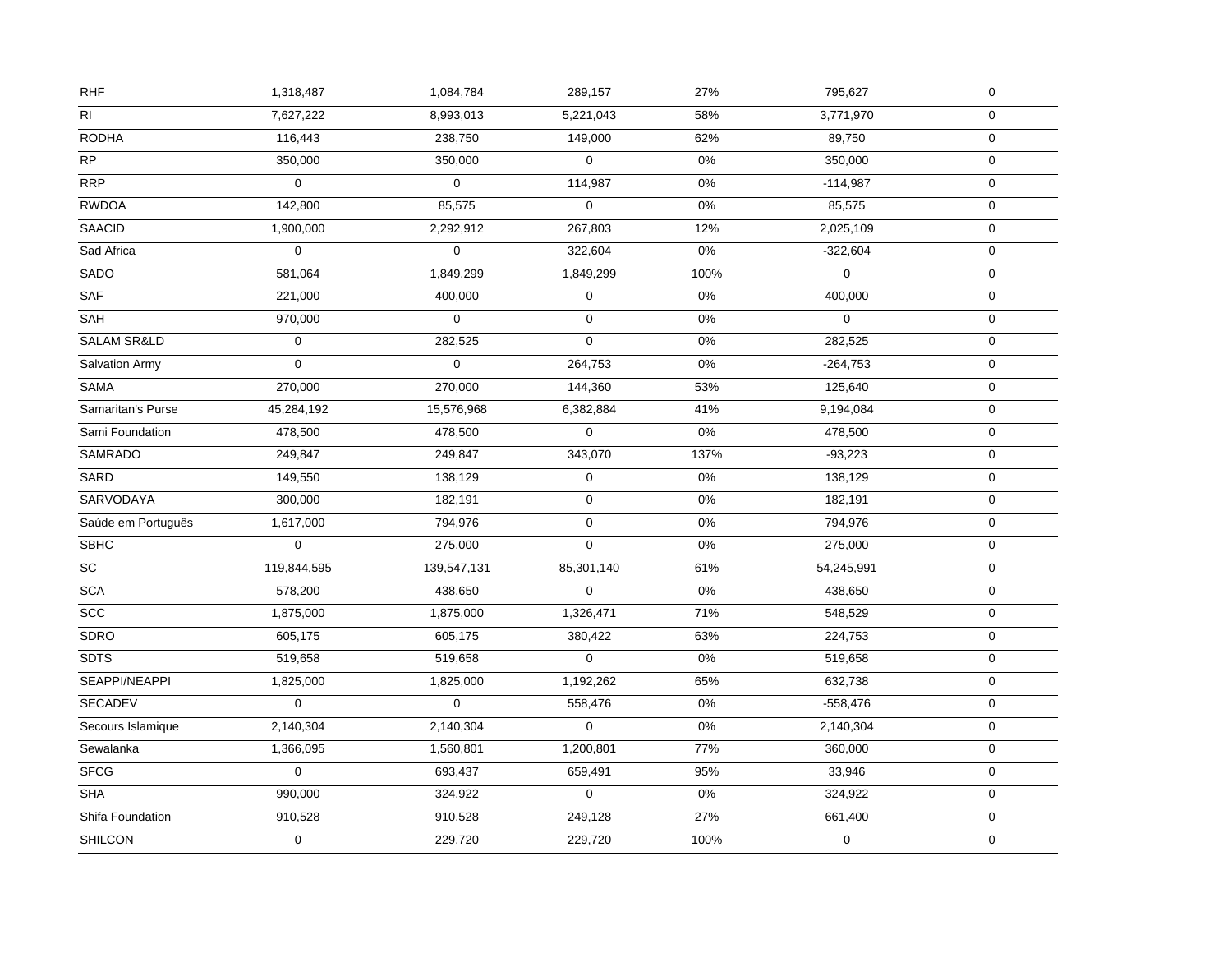| <b>SHO</b>              | 165,000     | 165,000     | $\mathsf 0$ | 0%    | 165,000     | $\pmb{0}$        |
|-------------------------|-------------|-------------|-------------|-------|-------------|------------------|
| <b>SHRDO</b>            | 206,378     | 185,733     | 82,525      | 44%   | 103,208     | $\mathbf 0$      |
| <b>SIBRO</b>            | 692,788     | 498,750     | $\pmb{0}$   | $0\%$ | 498,750     | $\mathbf 0$      |
| <b>SIDO</b>             | 125,000     | 125,000     | $\mathbf 0$ | 0%    | 125,000     | $\mathbf 0$      |
| $\overline{\text{SIF}}$ | 202,898     | 202,898     | $\mathbf 0$ | $0\%$ | 202,898     | $\mathbf 0$      |
| Sign of Hope            | 212,500     | 212,500     | 62,500      | 29%   | 150,000     | $\mathbf 0$      |
| <b>SIMAS</b>            | 987,072     | 987,072     | 987,072     | 100%  | $\mathbf 0$ | $\pmb{0}$        |
| <b>SJEH</b>             | 803,771     | 401,886     | 467,412     | 116%  | $-65,526$   | $\pmb{0}$        |
| <b>SNEFA</b>            | $\mathbf 0$ | 226,911     | $\mathsf 0$ | $0\%$ | 226,911     | $\boldsymbol{0}$ |
| <b>SOADO</b>            | 2,297,810   | 2,608,150   | 200,000     | $8\%$ | 2,408,150   | $\mathbf 0$      |
| <b>SOHRA</b>            | 124,785     | 125,800     | $\mathsf 0$ | $0\%$ | 125,800     | $\boldsymbol{0}$ |
| SOIL                    | 3,288,775   | $\mathbf 0$ | $\mathbf 0$ | $0\%$ | $\mathbf 0$ | $\pmb{0}$        |
| Solidar                 | 1,390,000   | 1,390,000   | 1,453,488   | 105%  | $-63,488$   | $\pmb{0}$        |
| Solidarités             | 22,155,508  | 17,870,225  | 17,273,465  | 97%   | 596,760     | 0                |
| Solidarites-France      | $\mathbf 0$ | 4,853,374   | 2,167,116   | 45%   | 2,686,258   | $\mathbf 0$      |
| <b>SOLO</b>             | 2,234,083   | 2,277,438   | 629,046     | 28%   | 1,648,392   | $\mathbf 0$      |
| <b>SOMACTION</b>        | $\mathbf 0$ | 155,045     | 397,285     | 256%  | $-242,240$  | $\pmb{0}$        |
| SORDES                  | 245,000     | 245,000     | 330,010     | 135%  | $-85,010$   | $\pmb{0}$        |
| <b>SORRDO</b>           | 477,600     | 357,600     | $\pmb{0}$   | $0\%$ | 357,600     | $\boldsymbol{0}$ |
| SOSD                    | $\pmb{0}$   | 96,900      | $\mathbf 0$ | $0\%$ | 96,900      | $\boldsymbol{0}$ |
| SOYDA                   | $\mathbf 0$ | 375,440     | 671,340     | 179%  | $-295,900$  | $\mathbf 0$      |
| <b>SPO</b>              | 200,000     | 200,000     | $\mathbf 0$ | $0\%$ | 200,000     | $\mathbf 0$      |
| <b>SRO</b>              | 312,400     | 312,400     | 245,866     | 79%   | 66,534      | $\mathbf 0$      |
| SSLS                    | 471,100     | 471,100     | $\mathsf 0$ | $0\%$ | 471,100     | $\mathbf 0$      |
| SSO                     | 325,000     | 234,000     | $\pmb{0}$   | 0%    | 234,000     | $\mathbf 0$      |
| <b>SSP</b>              | 374,345     | 374,345     | $\mathbf 0$ | 0%    | 374,345     | $\mathbf 0$      |
| <b>SSSF</b>             | 507,650     | 507,650     | $\mathsf 0$ | $0\%$ | 507,650     | $\mathbf 0$      |
| <b>SSWC</b>             | $\Omega$    | 96,697      | 701,868     | 726%  | $-605,171$  | $\mathbf 0$      |
| Sudan Aid               | 1,027,166   | 1,027,166   | 400,000     | 39%   | 627,166     | $\pmb{0}$        |
| Sudan RC                | 4,623,445   | 4,811,769   | 400,000     | $8%$  | 4,411,769   | $\pmb{0}$        |
| <b>SUDRA</b>            | 778,600     | 778,600     | 325,000     | 42%   | 453,600     | $\mathbf 0$      |
| <b>SUWA</b>             | 445,000     | 355,000     | $\mathsf 0$ | $0\%$ | 355,000     | $\pmb{0}$        |
| SWGU                    | 1,550,000   | 1,550,000   | 200,000     | 13%   | 1,350,000   | $\boldsymbol{0}$ |
| Switzerland RC          | 1,060,000   | 1,060,000   | $\mathsf 0$ | $0\%$ | 1,060,000   | $\mathbf 0$      |
|                         |             |             |             |       |             |                  |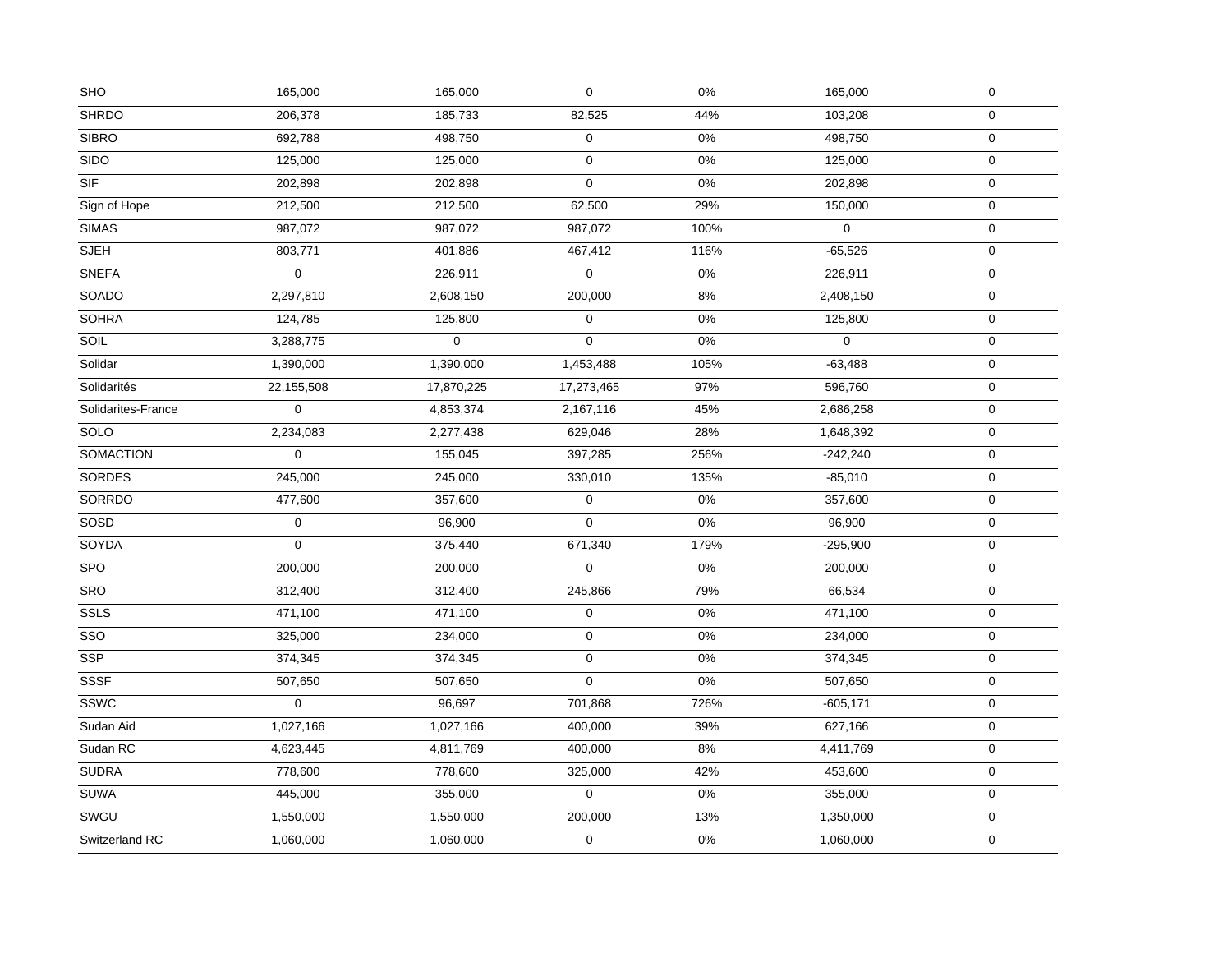| <b>SYF</b>                                            | 565,000       | 565,000          | $\mathbf 0$ | 0%    | 565,000       | $\mathsf{O}\xspace$ |
|-------------------------------------------------------|---------------|------------------|-------------|-------|---------------|---------------------|
| Tameer-e-Khalaq<br>Foundation                         | 426,550       | 426,550          | $\mathbf 0$ | 0%    | 426,550       | $\mathbf 0$         |
| <b>TdH</b>                                            | 7,391,403     | 4,211,008        | 4,339,447   | 103%  | $-128,439$    | $\mathbf 0$         |
| TdH - IT                                              | 779,000       | 1,073,000        | 809,200     | 75%   | 263,800       | $\mathbf 0$         |
| <b>TEARFUND</b>                                       | 37,958,320    | 28,820,131       | 13,775,431  | 48%   | 15,044,700    | $\boldsymbol{0}$    |
| Techno Plan                                           | 549,957       | 685,869          | 179,998     | 26%   | 505,871       | $\mathbf 0$         |
| <b>TGH</b>                                            | 2,819,030     | 3,505,917        | 2,703,870   | 77%   | 802,047       | $\mathbf 0$         |
| <b>THESO</b>                                          | 1,677,947     | 1,677,947        | 400,000     | 24%   | 1,277,947     | $\mathsf{O}\xspace$ |
| Trocaire                                              | 333,284       | 333,284          | 1,744,727   | 523%  | $-1,411,443$  | $\mathsf{O}\xspace$ |
| <b>TWASOL</b>                                         | 350,000       | 350,000          | 187,499     | 54%   | 162,501       | $\mathbf 0$         |
| <b>UAWC</b>                                           | 1,068,990     | 768,990          | 300,000     | 39%   | 468,990       | $\mathbf 0$         |
| <b>UCODEP</b>                                         | 1,584,000     | $\boldsymbol{0}$ | $\pmb{0}$   | 0%    | $\mathbf{0}$  | $\mathsf{O}\xspace$ |
| UiO                                                   | 0             | 0                | 204,439     | 0%    | $-204,439$    | $\mathbf 0$         |
| <b>UN Agencies</b>                                    | 0             | $\mathbf 0$      | $\mathbf 0$ | 0%    | $\mathbf 0$   | $\mathbf 0$         |
| UN Agencies and<br>NGOs (details not yet<br>provided) | 1,134,565,411 | 1,214,336,456    | $\pmb{0}$   | $0\%$ | 1,214,336,456 | $\mathsf{O}\xspace$ |
| UN Women                                              | 280,000       | 836,400          | $\pmb{0}$   | $0\%$ | 836,400       | $\mathbf 0$         |
| <b>UNAASVC</b>                                        | $\mathbf 0$   | $\mathbf 0$      | 176,897     | 0%    | $-176,897$    | $\mathsf{O}\xspace$ |
| <b>UNAIDS</b>                                         | 1,500,000     | 3,567,305        | 337,904     | 9%    | 3,229,401     | $\mathbf 0$         |
| <b>UNASCAD</b>                                        | $\mathbf 0$   | 767,064          | $\mathbf 0$ | 0%    | 767,064       | $\mathsf{O}\xspace$ |
| <b>UNDP</b>                                           | 77,909,307    | 69,880,241       | 8,032,790   | 11%   | 61,847,451    | $\mathbf 0$         |
| <b>UNDSS</b>                                          | 9,321,303     | 11,796,263       | 5,265,039   | 45%   | 6,531,224     | $\mathbf 0$         |
| <b>UNESCO</b>                                         | 5,182,606     | 3,573,310        | $\pmb{0}$   | 0%    | 3,573,310     | $\mathbf 0$         |
| <b>UNFPA</b>                                          | 58,436,394    | 40,942,395       | 19,955,728  | 49%   | 20,986,667    | $\mathsf{O}\xspace$ |
| <b>UN-HABITAT</b>                                     | 29,675,654    | 37,433,206       | 6,260,461   | 17%   | 31,172,745    | $\mathsf{O}\xspace$ |
| <b>UNHCR</b>                                          | 990,721,147   | 1,220,424,129    | 655,841,081 | 54%   | 564,583,048   | 62,000,000          |
| <b>UNICEF</b>                                         | 640,091,263   | 866,908,570      | 755,565,092 | 87%   | 111,343,478   | 700,000             |
| <b>UNIDO</b>                                          | 1,830,000     | 1,767,532        | 170,210     | 10%   | 1,597,322     | $\pmb{0}$           |
| <b>UNIFEM</b>                                         | 478,748       | 478.748          | $\Omega$    | 0%    | 478,748       | $\mathbf 0$         |
| UNJLC (WFP)                                           | 0             | 1,733,446        | 808,983     | 47%   | 924,463       | $\mathbf 0$         |
| <b>UNKEA</b>                                          | 198,999       | 389,967          | 80,933      | 21%   | 309,034       | $\mathbf 0$         |
| <b>UNMAS</b>                                          | 12,088,421    | 37, 187, 644     | 17,544,964  | 47%   | 19,642,680    | $\mathbf 0$         |
| <b>UNOPS</b>                                          | 100,635,372   | 90,673,720       | 19,102,363  | 21%   | 71,571,357    | $\mathbf 0$         |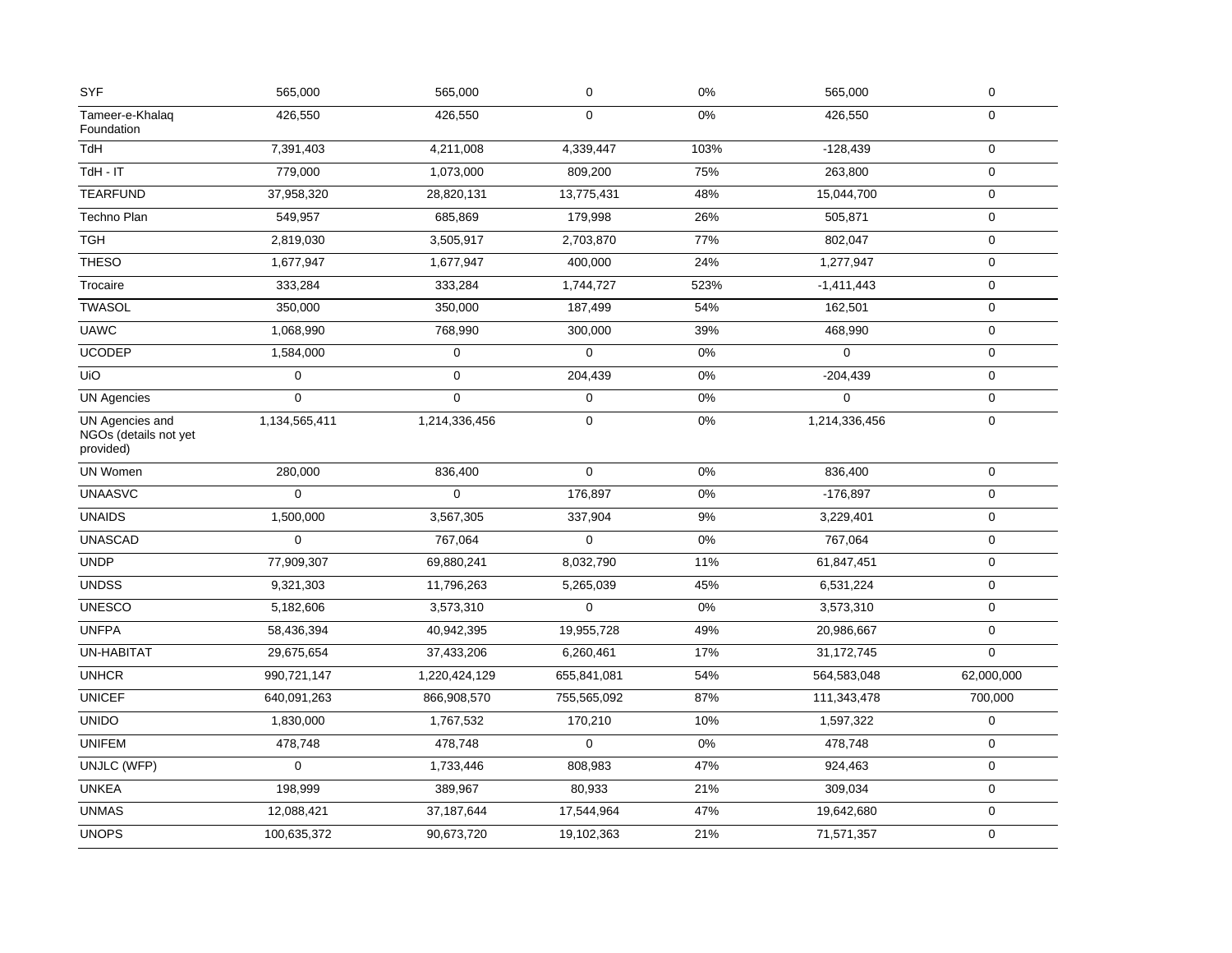| <b>UNOSAT</b>     | 96,300           | $\mathbf 0$   | 0             | 0%    | $\mathbf 0$ | $\pmb{0}$        |
|-------------------|------------------|---------------|---------------|-------|-------------|------------------|
| <b>UNRWA</b>      | 332,638,989      | 311,026,734   | 156,069,074   | 50%   | 154,957,660 | $\mathbf 0$      |
| URAMEL            | 1,323,591        | 1,036,038     | 0             | $0\%$ | 1,036,038   | $\mathbf 0$      |
| <b>URBATEX</b>    | 1,841,125        | 5,001,893     | 0             | 0%    | 5,001,893   | $\mathbf 0$      |
| <b>USCRI</b>      | 1,000,000        | $\mathbf 0$   | 0             | 0%    | $\mathbf 0$ | $\mathbf 0$      |
| <b>UTPMP</b>      | 4,500,000        | $\mathbf 0$   | $\mathbf 0$   | 0%    | $\Omega$    | $\mathbf 0$      |
| VHI               | 0                | 187,441       | 187,441       | 100%  | $\mathbf 0$ | $\mathbf 0$      |
| VIS               | 604,523          | 604,523       | 0             | $0\%$ | 604,523     | $\pmb{0}$        |
| <b>VP</b>         | 1,774,791        | 1,627,782     | 50,000        | 3%    | 1,577,782   | $\mathbf 0$      |
| VSF (Belgium)     | 820,000          | 820,000       | 820,000       | 100%  | $\mathbf 0$ | $\mathbf 0$      |
| VSF (Germany)     | 3,680,000        | 4,471,389     | 1,207,592     | 27%   | 3,263,797   | $\boldsymbol{0}$ |
| VSF (Switzerland) | 2,035,196        | 2,035,196     | 300,000       | 15%   | 1,735,196   | $\boldsymbol{0}$ |
| WA                | 975,450          | 975,450       | $\mathbf 0$   | $0\%$ | 975,450     | $\mathbf 0$      |
| <b>WARDI</b>      | 1,181,699        | 1,766,958     | 1,221,085     | 69%   | 545,873     | 0                |
| $\overline{WC}$   | 0                | $\mathbf 0$   | 367,032       | $0\%$ | $-367,032$  | $\mathbf 0$      |
| <b>WCC</b>        | 2,151,850        | 2,151,850     | 274,528       | 13%   | 1,877,322   | $\boldsymbol{0}$ |
| <b>WCH</b>        | 200,000          | 200,000       | 840,456       | 420%  | $-640,456$  | $\overline{0}$   |
| <b>WFP</b>        | 2,316,399,344    | 2,659,542,246 | 2,497,018,456 | 94%   | 162,523,790 | 7,100,624        |
| <b>WHO</b>        | 182,749,767      | 207,005,803   | 124,964,670   | 60%   | 82,041,133  | $\boldsymbol{0}$ |
| <b>WISAG</b>      | $\boldsymbol{0}$ | 15,000        | 13,324        | 89%   | 1,676       | $\mathbf 0$      |
| <b>WLCBL</b>      | 99,500           | 149,500       | 0             | 0%    | 149,500     | $\mathsf{O}$     |
| <b>WMI</b>        | 172,923          | 172,923       | $\mathbf 0$   | $0\%$ | 172,923     | $\mathbf 0$      |
| <b>WOCCA</b>      | 2,460,227        | 4,129,360     | 1,843,774     | 45%   | 2,285,586   | $\mathbf 0$      |
| World Relief      | 3,336,232        | 3,566,552     | 3,447,044     | 97%   | 119,508     | $\mathbf 0$      |
| <b>WSM</b>        | 0                | 351,511       | 0             | 0%    | 351,511     | $\mathbf 0$      |
| WTI               | 1,575,410        | 1,575,410     | $\mathbf 0$   | 0%    | 1,575,410   | $\mathbf 0$      |
| WV Sri Lanka      | 710,700          | 981,160       | 200,200       | 20%   | 780,960     | 0                |
| <b>WVI</b>        | 51,721,722       | 36,463,925    | 16,148,534    | 44%   | 20,315,391  | $\mathbf 0$      |
| WVI (El Salvador) | 1,560,010        | 1,725,323     | 238,801       | 14%   | 1,486,522   | $\mathbf 0$      |
| <b>WVP</b>        | 1,807,708        | 1,807,708     | 680,934       | 38%   | 1,126,774   | $\mathbf 0$      |
| <b>WVS</b>        | 8,174,158        | 9,227,368     | 4,654,320     | 50%   | 4,573,048   | $\mathbf 0$      |
| <b>WVZ</b>        | $\mathbf 0$      | $\mathbf 0$   | 253,721       | $0\%$ | $-253,721$  | $\mathbf 0$      |
| <b>WWI</b>        | $\Omega$         | $\Omega$      | 401,626       | 0%    | $-401,626$  | $\boldsymbol{0}$ |
| <b>YFCA</b>       | 641,100          | 641,100       | 0             | $0\%$ | 641,100     | $\mathbf 0$      |